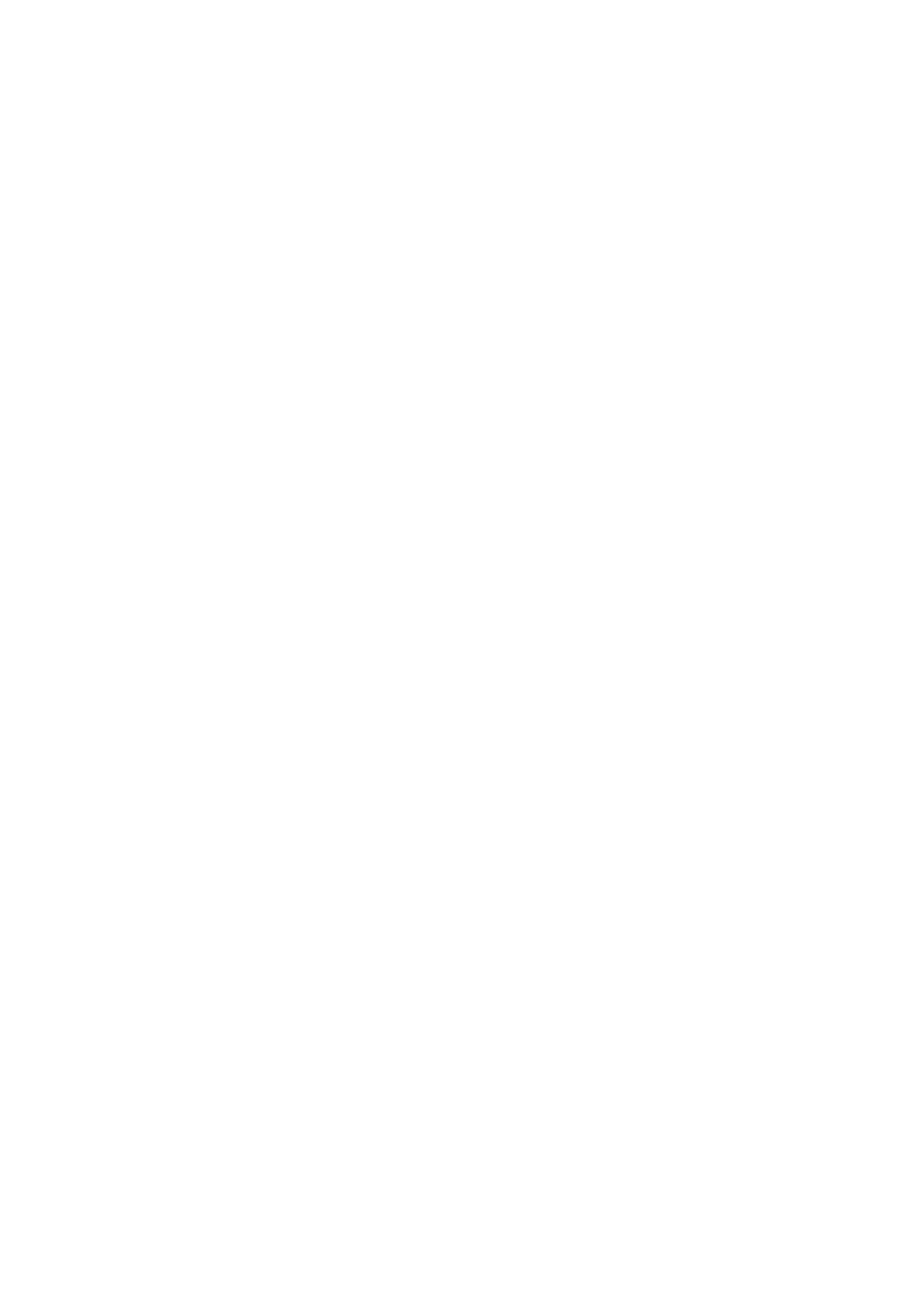## Ginzburg-Landau vortices for thin ferromagnetic films

MPI for Mathematics in the Sciences Inselstr. 22–26, D-04103 Leipzig, Germany

February 10, 2003

#### **Abstract**

We generalize the asymptotic analysis of Bethuel–Brezis–Hélein [4] for Ginzburg-Landau functionals to a model for thin films of ferromagnetic materials.

#### **1 Introduction**

In this paper, we consider ferromagnetic bodies, represented by a bounded, open domain  $\Omega \subset \mathbb{R}^3$ . The magnetization of  $\Omega$  is described by a vector field  $m: \Omega \to \mathbb{R}^3$  which satisfies the saturation constraint  $|m| = 1$  almost everywhere. In the absence of an external magnetic field, and with the contribution of a crystalline anisotropy neglected, the energy of this configuration, as derived in the theory of micromagnetics, is given by the expression

$$
\mathcal{E}(m) = \frac{\epsilon^2}{2} \int_{\Omega} |\nabla m|^2 dx + \frac{1}{2} \int_{\mathbb{R}^3} |\nabla u|^2 dx, \tag{1}
$$

where  $u \in H^1(\mathbb{R}^3)$  is determined by the static Maxwell equations, written in the form

$$
\Delta u = \text{div } m \quad \text{in } \mathbb{R}^3 \tag{2}
$$

for the extension of m by 0 outside of  $\Omega$ .

The first term on the right hand side of (1), called the exchange energy, penalizes spatial variations of m. It models the tendency for parallel alignment of the magnetization vectors of the underlying atomic structure. The parameter  $\epsilon$  is a material constant. The second term is the so-called magnetostatic energy. It corresponds to the energy of the magnetic field induced by  $m$ . For more details, see e. g. Hubert–Schäfer [16].

Our aim is to study minimizers of  $\mathcal E$  for ferromagnetic samples in the shape of very thin films. That is, we assume that  $\Omega$  is of the form  $\Omega = \Omega' \times (0, \delta)$  for a small number  $\delta > 0$ . We want to find the limiting behaviour for this variational problem in a special asymptotic regime, defined by certain relations between the thickness  $\delta$  of the film, the length scale L of the cross section  $\Omega'$ , and the parameter  $\epsilon$ . Namely, we study the limit  $\delta \to 0$  under the condition  $\frac{\epsilon^2}{L\delta} = 1$ . With respect to polynomial order, this is the border case of the situation studied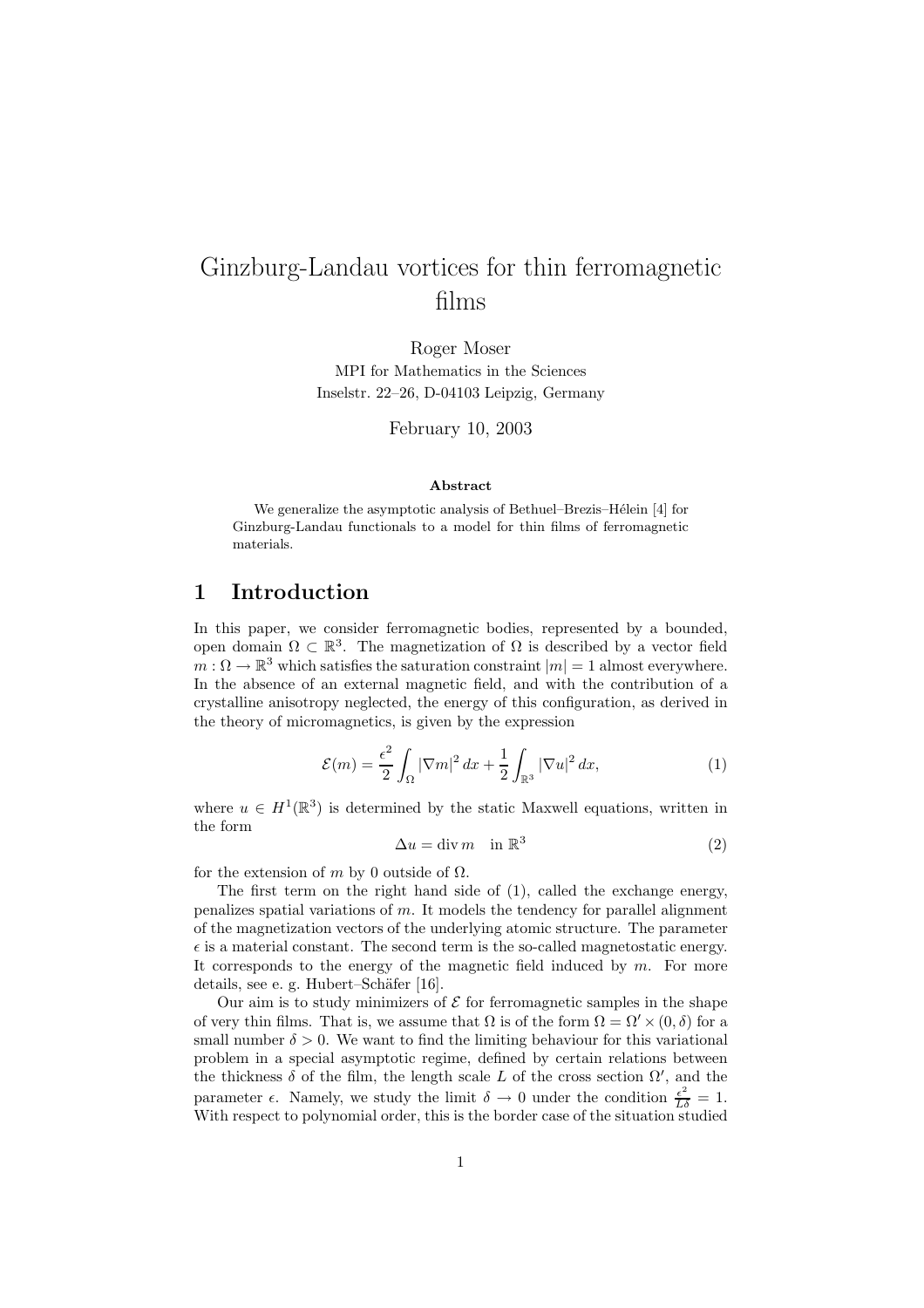by DeSimone–Kohn–Müller–Otto [8]. In this paper, the limiting behaviour for  $\delta/L \to 0$  and  $\frac{\epsilon^2}{L\delta} \log(L/\delta) \to 0$  was established.

For simplicity, we set  $L = 1$  in the rest of the paper. Thus the condition above yields  $\delta = \epsilon^2$ . We assume that  $\Omega' \subset \mathbb{R}^2$  is a bounded, open, simply connected domain with smooth boundary. For  $0 < \epsilon \leq 1$ , we define  $\Omega_{\epsilon} = \Omega' \times (0, \epsilon^2)$ . For a vector field  $m \in L^2(\Omega_\epsilon, \mathbb{R}^3)$ , we denote by  $u_\epsilon(m)$  the unique distributional solution of the equation (2) for  $\Omega = \Omega_{\epsilon}$  in the space  $H^1(\mathbb{R}^3)$ . That is,  $u_{\epsilon}(m) \in$  $H^1(\mathbb{R}^3)$  is to satisfy

$$
\int_{\mathbb{R}^3} \nabla u_{\epsilon}(m) \cdot \nabla \phi \, dx = \int_{\Omega_{\epsilon}} m \cdot \nabla \phi \, dx \tag{3}
$$

for all  $\phi \in C_0^{\infty}(\mathbb{R}^3)$ . For  $k \geq 1$ , let  $\mathbb{S}^k$  denote the unit sphere in  $\mathbb{R}^{k+1}$ . Divide  $\mathcal{E}$ by  $\epsilon^4$ , to obtain the functionals

$$
E_{\epsilon}(m) = \frac{1}{2\epsilon^2} \left( \int_{\Omega_{\epsilon}} |\nabla m|^2 dx + \frac{1}{\epsilon^2} \int_{\mathbb{R}^3} |\nabla u_{\epsilon}(m)|^2 dx \right) \tag{4}
$$

on the space

$$
H^{1}(\Omega_{\epsilon}, \mathbb{S}^{2}) = \left\{ m \in H^{1}(\Omega_{\epsilon}, \mathbb{R}^{3}) : |m| = 1 \text{ almost everywhere} \right\}.
$$

Note that one of the properties of the magnetostatic energy is that it favours a magnetization which is tangential on the boundary  $\partial\Omega_{\epsilon}$ . Thus for minimizers of  $E_{\epsilon}$ , the third component of m tends to be small on the surfaces  $\Omega' \times \{0, \epsilon^2\}$ (cf. Sect. 2).

Let us now consider the limit  $\epsilon \searrow 0$ . The first difficulty that we encounter for this problem is that we have necessarily

$$
\lim_{\epsilon \searrow 0} E_{\epsilon}(m_{\epsilon}) = \infty \tag{5}
$$

for any choice of  $m_{\epsilon} \in H^1(\Omega_{\epsilon}, \mathbb{S}^2)$ . Indeed, suppose this weren't true. Then one could find a sequence  $\epsilon_k \searrow 0$ , such that the maps

$$
\bar{m}_k(x') = \frac{1}{\epsilon_k^2} \int_0^{\epsilon_k^2} m_{\epsilon_k}(x', s) ds, \quad x' \in \Omega', \tag{6}
$$

would converge weakly in  $H^1(\Omega', \mathbb{R}^3)$ . For the limit map  $m \in H^1(\Omega', \mathbb{S}^2)$ , write  $m = (m', m^3)$ , where  $m' \in H^1(\Omega', \mathbb{R}^2)$  and  $m^3 \in H^1(\Omega')$ . Then it must satisfy  $|m'| = 1$  and  $m^3 = 0$  almost everywhere in  $\Omega'$ , and  $m' \cdot \nu' = 0$  almost everywhere on  $\partial\Omega'$ , where  $\nu'$  is the outer normal vector to  $\partial\Omega'$ . (The arguments to prove this are given in the proof of Proposition 4.1 below.) But there is no map in  $H^1(\Omega', \mathbb{R}^3)$  with these properties, hence (5) holds true. This rules out the "naive" approach of trying to establish weak  $H^1$ -convergence for minimizers of  $E_{\epsilon}$ , or even Γ-convergence of the functionals.

What kind of limiting behaviour can one expect instead for  $\epsilon \searrow 0$ ? Consider for the moment a simplification of  $E_{\epsilon}$ . Assume that the magnetization  $m =$  $(m', m^3)$  is independent of the third argument, and model the penalization of  $m^3$ by the  $L^2$ -norm (instead of the magnetostatic energy). Owing to the constraint  $|m| = 1$  almost everywhere, this leads to the functionals

$$
F_{\epsilon}(m) = \frac{1}{2} \int_{\Omega'} \left( |\nabla'm|^2 + \frac{1 - |m'|^2}{\epsilon^2} \right) dx', \quad m = (m', m^3) \in H^1(\Omega', \mathbb{S}^2),
$$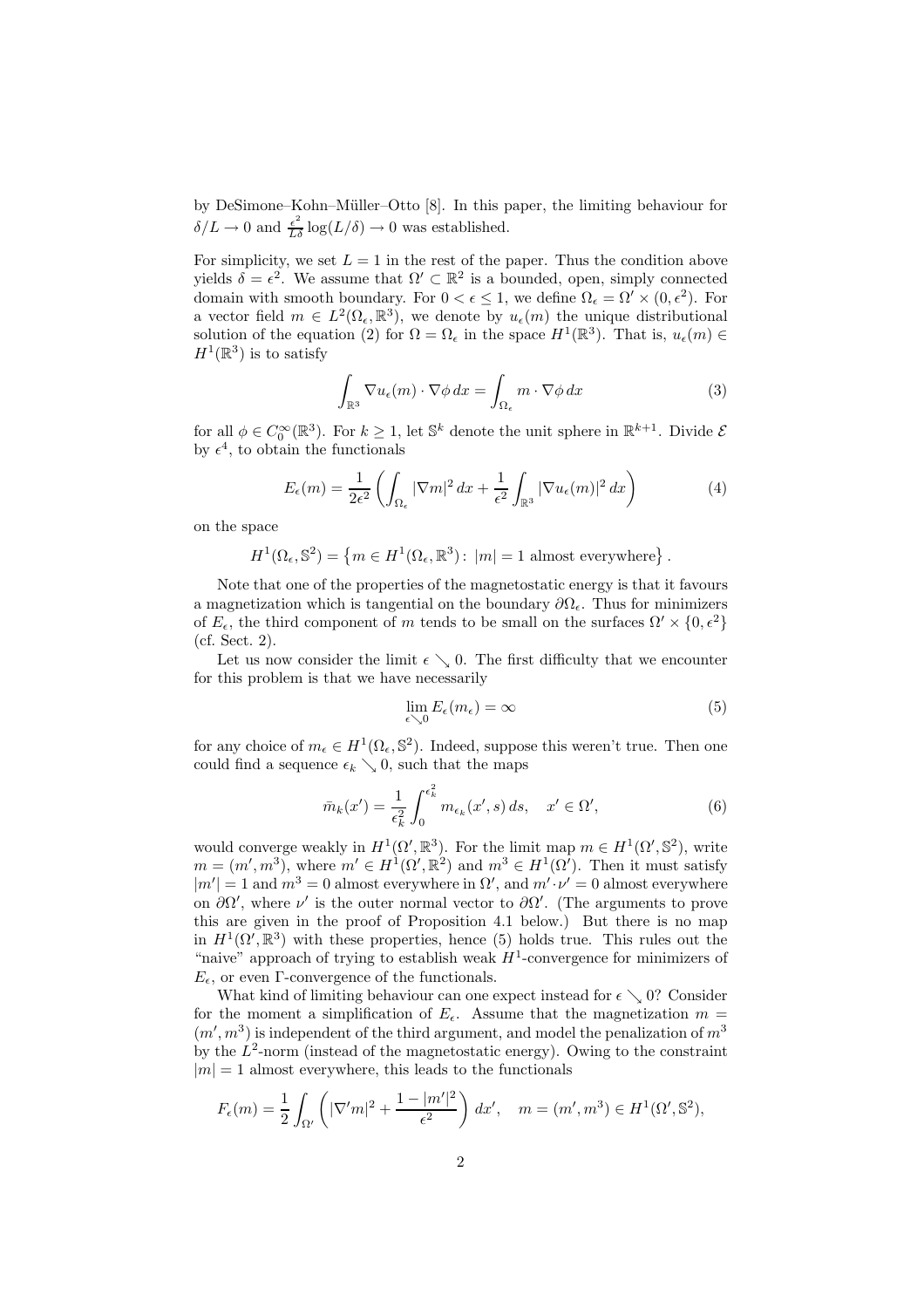where  $\nabla' = (\frac{\partial}{\partial x^1}, \frac{\partial}{\partial x^2})$ . This on the other hand is reminiscent of the Ginzburg-Landau functionals

$$
I_{\epsilon}(f) = \frac{1}{2} \int_{\Omega'} \left( |\nabla' f|^2 + \frac{1}{2\epsilon^2} (|f|^2 - 1)^2 \right) dx', \quad f \in H^1(\Omega', \mathbb{R}^2).
$$

The limiting problem for  $\epsilon \searrow 0$  for minimizers of  $I_{\epsilon}$  was first studied by Bethuel– Brezis–Hélein  $[3, 4]$ , and by numerous other authors since then. One of the main results (which was proven in [4] for star-shaped domains, and extended by Struwe [26, 27] to arbitrary bounded domains with smooth boundaries) can be summarized as follows. Suppose that for  $0 < \epsilon \leq 1$ , certain maps  $f_{\epsilon} \in$  $H^1(\Omega', \mathbb{R}^2)$  are given, which minimize  $I_\epsilon$  for fixed Dirichlet boundary data g:  $\partial \Omega' \to \mathbb{S}^1$ . Then there exist finitely many points  $x'_1, \ldots, x'_N \in \Omega'$  (their number depending on the topological degree of g) and a sequence  $\epsilon_k \searrow 0$ , such that the sequence  $\{f_{\epsilon_k}\}$  converges in  $C^{\infty}_{loc}(\Omega'\setminus\{x'_1,\ldots x'_N\},\mathbb{R}^2)$  to a harmonic map  $f : \Omega \setminus \{x'_1, \ldots, x'_N\} \to \mathbb{S}^1$ . Identifying  $\mathbb{R}^2$  with the complex plane  $\mathbb{C}$ , we can write  $f$  in the form

$$
f(z) = \left(\prod_{j=1}^{N} \frac{z - z_j}{|z - z_j|}\right) e^{i\theta(z)},
$$

or the complex conjugate of this, where  $z_j = x_j^1 + ix_j^2$  for  $x'_j = (x_j^1, x_j^2)$ . The function  $\theta$  satisfies  $\Delta' \theta = 0$  in  $\Omega'$ , where  $\Delta'$  is the Laplace operator in  $\mathbb{R}^2$ . This (and more) has been generalized to the corresponding problem for the functionals  $F_{\epsilon}$  by André–Shafrir [1] and Hang–Lin [12].

Our aim is to prove a similar result for minimizers of  $E_{\epsilon}$ . For technical reasons, we impose Dirichlet boundary data on  $\partial \Omega' \times (0, \epsilon^2)$ . It turns out (cf. Proposition 4.1) that only two choices for the boundary data are reasonable, namely

$$
m = (-\nu^2, \nu^1, 0) \quad \text{on } \partial\Omega' \times (0, \epsilon^2)
$$
 (7)

(where we write  $\nu' = (\nu^1, \nu^2)$  for the normal vector to  $\partial\Omega'$ ), and the same with  $ν'$  replaced by  $-\nu'$ . Moreover, the second case is reduced to the first one by reflection. Thus we define  $\bar{H}^1(\Omega_\epsilon, \mathbb{S}^2)$  to be the space of all maps  $m \in H^1(\Omega_\epsilon, \mathbb{S}^2)$ satisfying (7), and consider only maps therein. For every  $\epsilon \in (0, 1]$ , we fix a map  $m_{\epsilon}$  which minimizes  $E_{\epsilon}$  in  $H^1(\Omega_{\epsilon}, \mathbb{S}^2)$ .

The Euler-Lagrange equation for this variational problem is

$$
\epsilon^2 (\Delta m_{\epsilon} + |\nabla m_{\epsilon}|^2 m_{\epsilon}) - \nabla u_{\epsilon} (m_{\epsilon}) + (m_{\epsilon} \cdot \nabla u_{\epsilon} (m_{\epsilon})) m_{\epsilon} = 0 \quad \text{in } \Omega_{\epsilon}, \quad (8)
$$

and we have the homogeneous Neumann boundary conditions

$$
\frac{\partial m_{\epsilon}}{\partial x^3} = 0 \quad \text{on } \Omega' \times \{0, \epsilon^2\}.
$$

There exists another form of (8) which will prove useful. Namely, denoting by  $\wedge$  the exterior product  $\wedge$ :  $\mathbb{R}^n \times \mathbb{R}^n \to \Lambda_2 \mathbb{R}^n$ , it is easily checked that (8) is equivalent to

$$
\epsilon^2 \operatorname{div}(m_\epsilon \wedge \nabla m_\epsilon) = m_\epsilon \wedge \nabla u_\epsilon(m_\epsilon) \quad \text{in } \Omega_\epsilon. \tag{9}
$$

Both (8) and (9) are to be understood in the distribution sense.

Before we state our first main result, let us define the operator which is to play the role of a limit of  $\epsilon^{-2}u_{\epsilon}$  for  $\epsilon \searrow 0$ . Suppose  $m' \in W^{1,4/3}(\Omega', \mathbb{R}^2)$  is a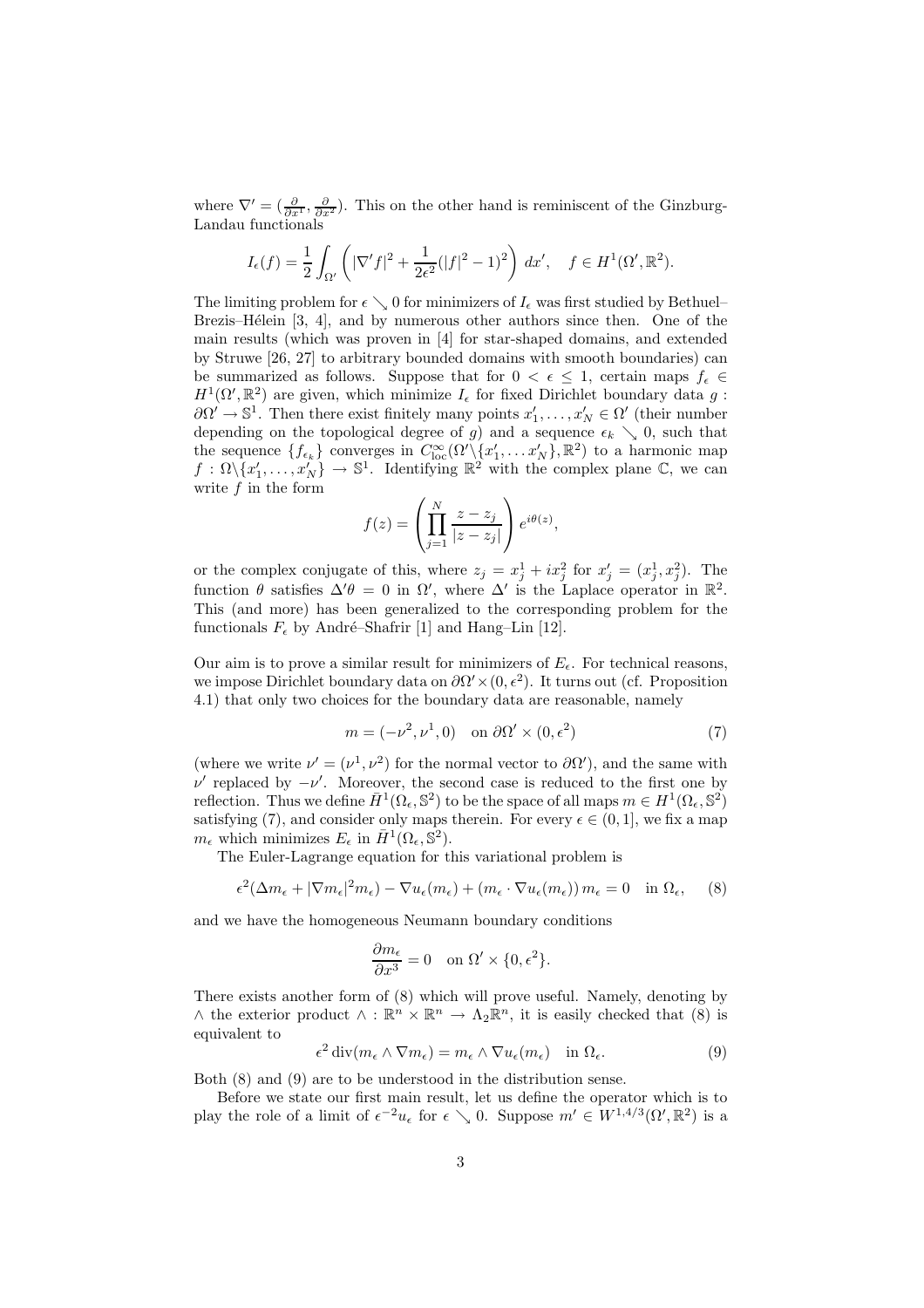map with the property  $m' \cdot \nu' = 0$  almost everywhere on  $\partial \Omega'$ . Then for any  $\phi \in C_0^{\infty}(\mathbb{R}^3)$ , we have

$$
\left| \int_{\Omega'} m'(x') \cdot \nabla' \phi(x', 0) dx' \right| = \left| \int_{\Omega'} \text{div}' m'(x') \left( \phi(x', 0) - \int_{\Omega'} \phi(y', 0) dy' \right) dx' \right|
$$
  

$$
\leq C || \text{div}' m' ||_{L^{4/3}(\Omega')} || \nabla \phi ||_{L^{2}(\mathbb{R}^{3})}
$$

for a constant  $C = C(\Omega')$ , owing to the continuity of the trace operator T:  $H^1(\Omega_1) \to L^4(\Omega')$ , which is given by  $Tv(x') = v(x', 0)$ . (Here div' denotes the divergence in  $\mathbb{R}^2$ .) Hence there exists a unique function  $u(m') \in H^1_{loc}(\mathbb{R}^3)$  with  $\|\nabla u(m')\|_{L^2(\mathbb{R}^3)} + \|u(m')\|_{L^6(\mathbb{R}^3)} < \infty$ , such that

$$
\int_{\Omega'} m'(x') \cdot \nabla' \phi(x', 0) \, dx' = \int_{\mathbb{R}^3} \nabla u(m') \cdot \nabla \phi \, dx
$$

for every  $\phi \in C_0^{\infty}(\mathbb{R}^3)$ . We define furthermore  $u'(m') = Tu(m')$ . By standard results from the theory of singular integrals (see [25]), it follows that  $u'(m') \in$  $W^{1,4/3}_\mathrm{loc}(\Omega').$ 

We have the following version of results of [4, 26, 27, 12].

- **Theorem 1.1** *(i)* There exist a sequence  $\epsilon_k \searrow 0$  and a point  $x'_0 \in \Omega'$ , such *that the maps*  $\bar{m}_k$ *, defined as in (6), converge weakly in*  $H^1_{\text{loc}}(\overline{\Omega'}\backslash\{x_0'\}, \mathbb{R}^3)$ *,* and weakly in  $W^{1,p}(\Omega', \mathbb{R}^3)$  for any  $p < 2$ , to a map of the form  $\overline{m} =$  $(m', 0)$  with  $|m'| = 1$  almost everywhere.
- $(iii)$  The limit map  $m'$  satisfies the equations

$$
\operatorname{div}'(m' \wedge \nabla'm') = m' \wedge \nabla'u'(m') \quad in \ \Omega' \tag{10}
$$

*and*

$$
\Delta'm' + |\nabla'm'|^2 m' - \nabla'u'(m') + (m' \cdot \nabla'u'(m')) m' = 0 \quad in \ \Omega' \setminus \{x'_0\} \tag{11}
$$

*in the distribution sense.*

*(iii)* If  $\mathbb{R}^2$  *is identified with*  $\mathbb{C}$ *, then*  $m'$  *is of the form* 

$$
m'(z) = \frac{z - z_0}{|z - z_0|} e^{i\theta(z)}, \quad z \in \Omega' \setminus \{z_0\},\tag{12}
$$

*where*  $z_0 = x_0^1 + ix_0^2$  *for*  $x'_0 = (x_0^1, x_0^2)$ *, and*  $\theta : \Omega' \to \mathbb{R}$  *is a solution of* 

$$
\Delta' \theta = m' \wedge \nabla' u'(m') \quad in \ \Omega'. \tag{13}
$$

The proof of Theorem 1.1 will follow roughly the outline of the arguments in [4], and it will also use some arguments from [12]. The problem considered here has a few additional difficulties however. For instance, the nonlinear constraint  $|m| =$ 1 almost everywhere generates nonlinearities in the Euler-Lagrange equation which involve first derivatives. It has been shown in [12], how this problem by itself may be overcome; but in conjunction with the fact that the  $\Omega_{\epsilon}$ 's are threedimensional domains, the situation is even more difficult. We cannot expect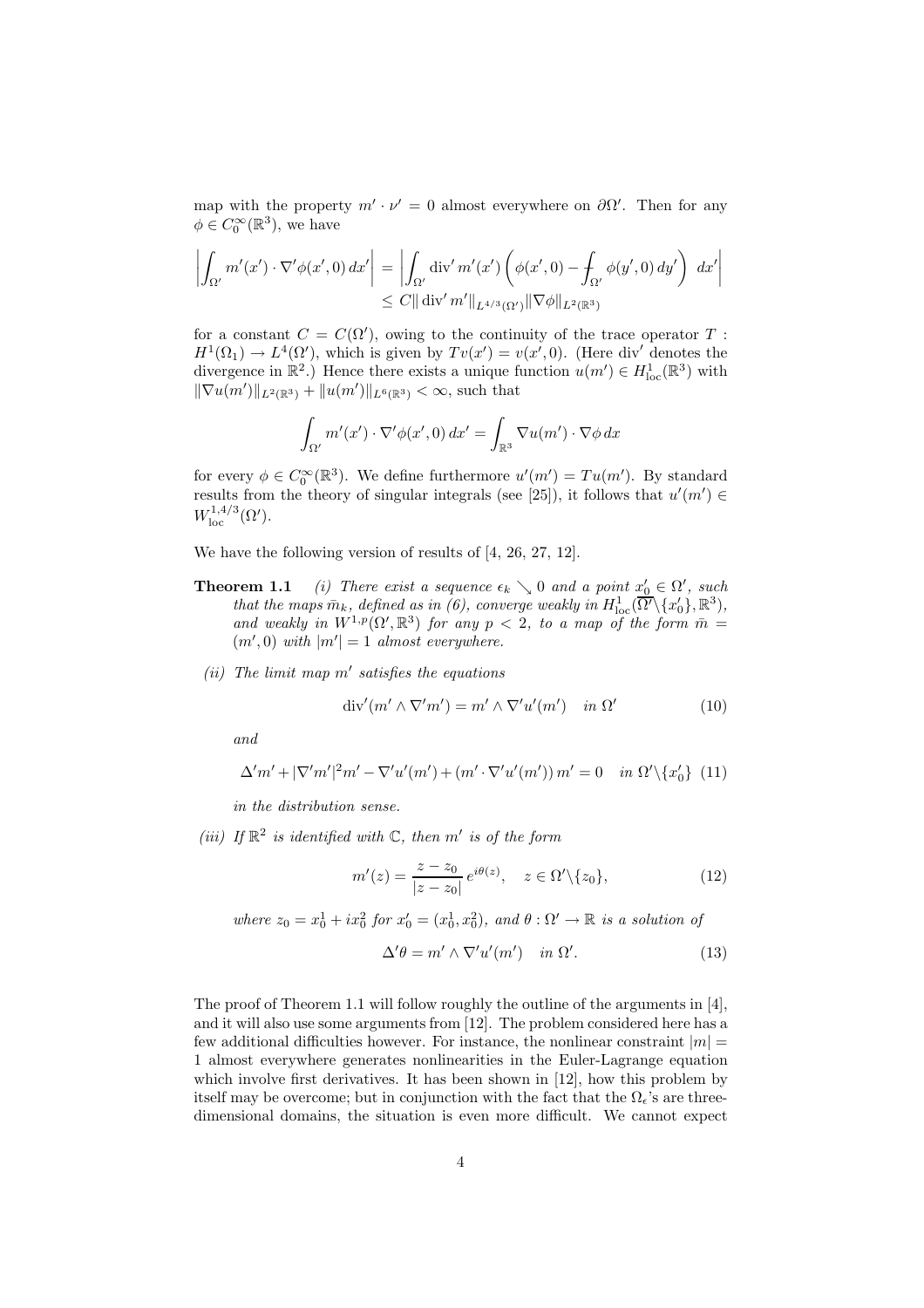that minimizers of  $E_{\epsilon}$  are smooth here (cf. Brezis–Coron–Lieb [6], Lin [18]), and in particular we do not have certain pointwise estimates for the gradient, as we have in two dimensions. For variational problems of this kind, regularity can usually be obtained only if the energy is small. But we have seen in (5), that this is not the case if  $\epsilon$  becomes small. What we will prove instead is that suitable estimates for the gradients hold except in small, controllable sets.

Another difference to the situation of [12] is the fact that the functionals  $E_{\epsilon}$ contain the non-local operator  $u_{\epsilon}$ . However, it turns out that this only causes minor difficulties for this problem.

The result of Theorem 1.1 has the disadvantage that it requires Dirichlet boundary data on  $\partial \Omega' \times (0, \epsilon^2)$ . It would be more natural to consider minimizers of  $E_{\epsilon}$  among all maps in  $H^{1}(\Omega_{\epsilon}, \mathbb{S}^{2})$ . However, we need the boundary conditions for technical reasons. To obtain an idea of the thin film limiting behaviour for free boundary data nevertheless, we consider a model problem, based on a generalization of the Ginzburg-Landau functionals  $I_{\epsilon}$ , in Sect. 5. We will find a similar result as Theorem 1.1, but instead of one vortex in the interior of the domain  $\Omega'$ , we will rather have two "half-vortices" at the boundary.

Vortices at the boundary have also been studied by Kurzke [17] for a slightly different model (with the Ginzburg-Landau penalizing term replaced by a constraint). Similar results as those presented in Sect. 5 are proven in Kurzke's work, among other things.

*Notation.* As we have already done above, we will systematically mark objects belonging to  $\mathbb{R}^2$  with a prime to distinguish them clearly from their threedimensional equivalents.

For  $x'_0 \in \mathbb{R}^2$  and  $r > 0$ , we write  $B'_r(x'_0)$  for the open ball in  $\mathbb{R}^2$  with centre  $x'_0$  and radius r. Moreover, we define  $D'_r(x'_0) = \Omega' \cap B'_r(x'_0)$ , and  $D_{r,\epsilon}(x'_0) =$  $D'_r(x'_0) \times (0, \epsilon^2)$  for  $\epsilon \in (0, 1]$ .

### **2 Preliminaries**

In this section, we will prove certain estimates that will be needed later. In particular, we will find an upper bound for the terms in  $E_{\epsilon}(m_{\epsilon})$  of the type as expected from the theory of [3, 4]. Moreover, we will obtain certain relations between the magnetostatic energy and the  $L^2$ -norm of the third component of the magnetization.

**Lemma 2.1** *Suppose that* c *is the smallest constant satisfying the inequality*

$$
||v(\cdot,0)||_{L^4(\Omega')}\leq c||\nabla v||_{L^2(\mathbb{R}^3)}
$$

*for all*  $v \in H^1(\mathbb{R}^3)$ *. (Such a constant exists by the trace theorem for Sobolev spaces.) Then for any*  $\epsilon \in (0,1]$ *, any*  $map \ m = (m', m^3) \in \overline{H}^1(\Omega_{\epsilon}, \mathbb{S}^2)$  *satisfies the inequality*

$$
\|\nabla u_{\epsilon}(m)\|_{L^{2}(\mathbb{R}^{3})}\leq c\left(4\sqrt{\epsilon}\|\nabla m\|_{L^{4/3}(\Omega_{\epsilon})}+2\|m^{3}(\cdot,0)\|_{L^{4/3}(\Omega')}\right).
$$

*Proof.* Note that

$$
\int_{\mathbb{R}^3} |\nabla u_{\epsilon}(m)|^2 dx = \int_{\Omega_{\epsilon}} m \cdot \nabla u_{\epsilon}(m) dx
$$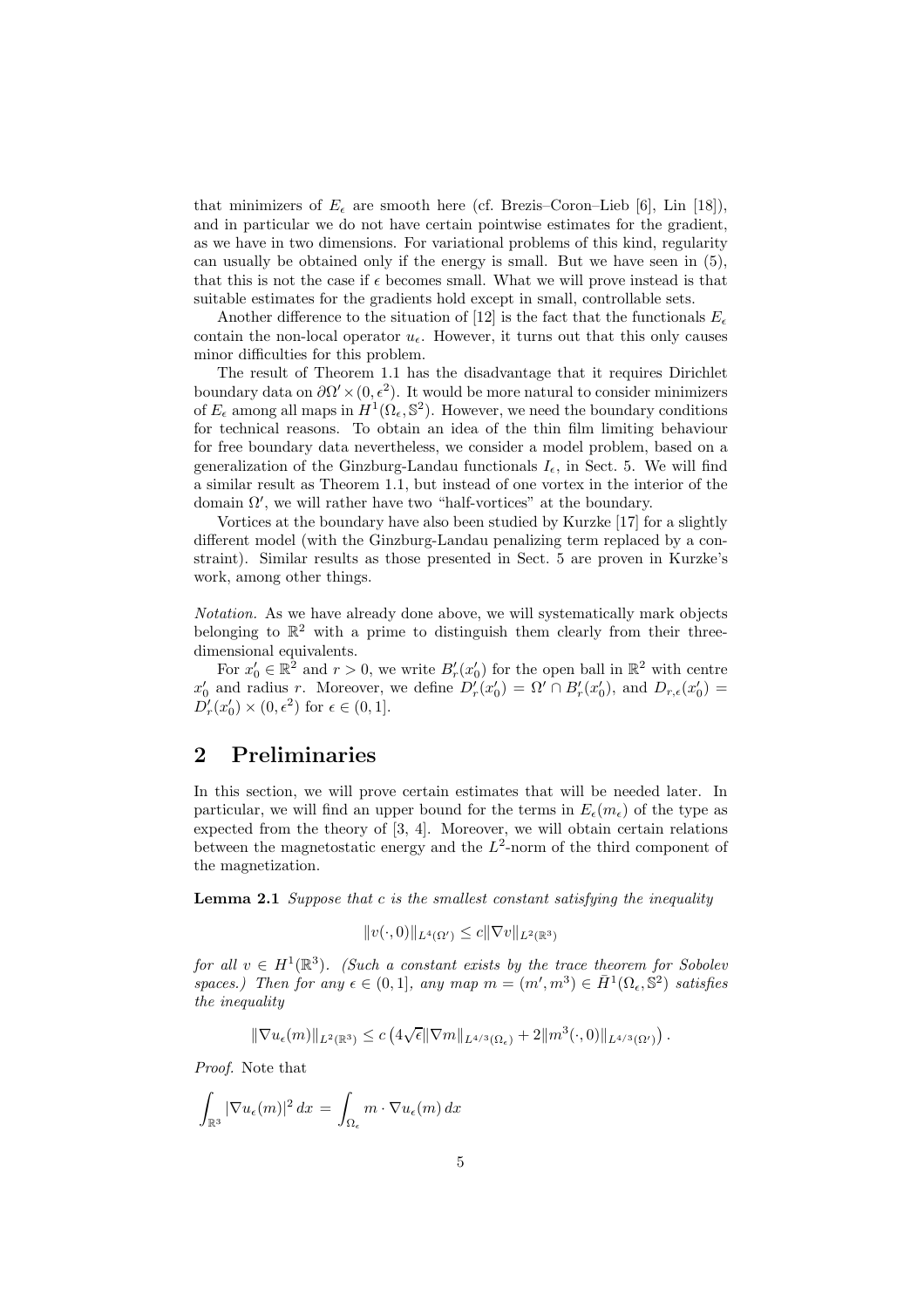$$
= \int_{\Omega' \times \{\epsilon^2\}} m^3 u_{\epsilon}(m) dx' - \int_{\Omega' \times \{0\}} m^3 u_{\epsilon}(m) dx' - \int_{\Omega_{\epsilon}} \operatorname{div} m u_{\epsilon}(m) dx \leq c \|\nabla u_{\epsilon}(m)\|_{L^2(\mathbb{R}^3)} \left( \|m^3(\cdot, 0)\|_{L^{4/3}(\Omega')} + \|m^3(\cdot, \epsilon^2)\|_{L^{4/3}(\Omega')} \right. + 3 \int_0^{\epsilon^2} \|\nabla m(\cdot, s)\|_{L^{4/3}(\Omega')} ds \right).
$$

We have

$$
\int_0^{\epsilon^2} \|\nabla m(\cdot,s)\|_{L^{4/3}(\Omega')} \,ds \leq \sqrt{\epsilon} \|\nabla m\|_{L^{4/3}(\Omega_{\epsilon})}
$$

and

$$
\|m^{3}(\cdot,\epsilon^{2})-m^{3}(\cdot,0)\|_{L^{4/3}(\Omega')}^{4/3} = \int_{\Omega'} \left| \int_{0}^{\epsilon^{2}} \frac{\partial m^{3}}{\partial x^{3}}(x',s) ds \right|^{3} dx'
$$
  

$$
\leq \epsilon^{2/3} \|\nabla m\|_{L^{4/3}(\Omega_{\epsilon})}^{4/3}
$$

by the Hölder inequality. The claim now follows immediately.  $\hfill \Box$ 

**Lemma 2.2** *There exists a constant*  $C$ *, depending only on*  $\Omega'$ *, such that* 

$$
E_{\epsilon}(m_{\epsilon}) \leq C - \pi \log \epsilon
$$

*for any*  $\epsilon \in (0, 1]$ *.* 

*Proof.* Since  $m_{\epsilon}$  is  $E_{\epsilon}$ -minimizing, it suffices to construct any map which satisfies the inequality. We assume for simplicity that the closed unit ball  $\overline{B_1'(0)}$  is contained in  $\Omega'$ . (Otherwise we scale and translate everything.)

Choose a map  $n_0 \in H^1(B'_1(0), \mathbb{S}^2)$  with

$$
n_0(x^1, x^2) = (-x^2, x^1, 0)
$$
 on  $\partial B'_1(0)$ ,

and another map  $n'_1 \in H^1(\Omega' \backslash B'_1(0), \mathbb{S}^1)$ , such that  $n'_1 = (-\nu^2, \nu^1)$  on  $\partial \Omega'$  and  $n'_1(x^1, x^2) = (-x^2, x^1)$  on  $\partial B'_1(0)$ . Define now

$$
n_{\epsilon}(x^{1}, x^{2}, x^{3}) = \begin{cases} (n'_{1}(x^{1}, x^{2}), 0), & \text{if } (x^{1}, x^{2}) \in \Omega' \backslash B'_{1}(0), \\ \frac{(-x^{2}, x^{1}, 0)}{\sqrt{(x^{1})^{2} + (x^{2})^{2}}}, & \text{if } (x^{1}, x^{2}) \in B'_{1}(0) \backslash B'_{\epsilon}(0), \\ n_{0}(x^{1}/\epsilon, x^{2}/\epsilon), & \text{if } (x^{1}, x^{2}) \in B'_{\epsilon}(0). \end{cases}
$$

It is readily checked that

$$
\int_{\Omega_{\epsilon}} |\nabla n_{\epsilon}|^2 dx \le (C_1 - 2\pi \log \epsilon) \epsilon^2
$$

and

$$
\int_{\Omega_{\epsilon}} |\nabla n_{\epsilon}|^{4/3} dx \le C_2 \epsilon^2
$$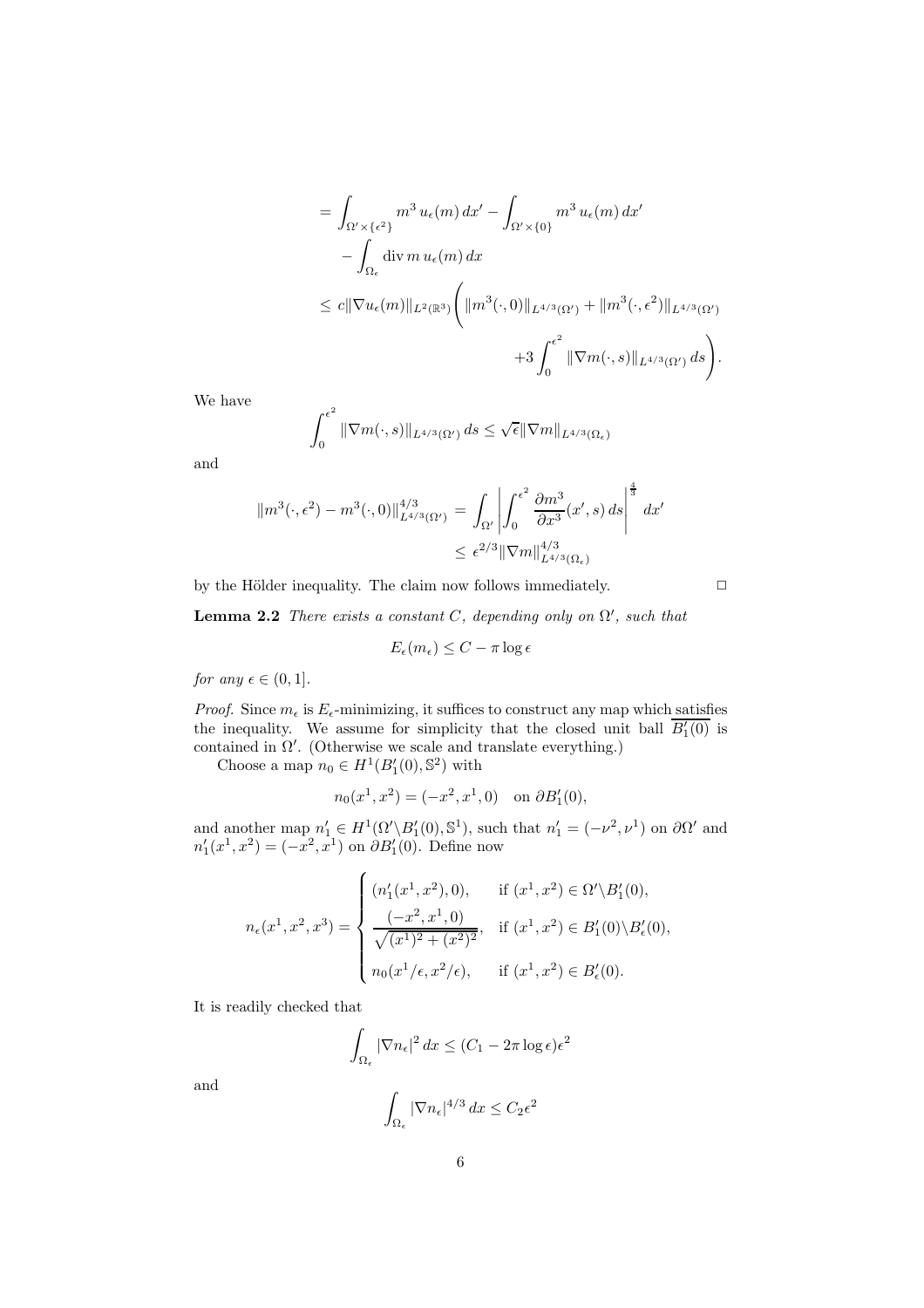for constants  $C_1, C_2$  which depend only on  $\Omega'$  and the choice of  $n_0$  and  $n'_1$ . Write  $n_{\epsilon} = (n_{\epsilon}', n_{\epsilon}^3)$ . Then Lemma 2.1 implies that

$$
\|\nabla u_{\epsilon}(n'_{\epsilon},0)\|_{L^2(\mathbb{R}^3)} \leq C_3 \epsilon^2,
$$

where  $C_3 = C_3(\Omega', n_0, n'_1)$ . Finally, we have

$$
\|\nabla u_{\epsilon}(n_{\epsilon}) - \nabla u_{\epsilon}(n_{\epsilon}',0)\|_{L^{2}(\mathbb{R}^{3})} = \|\nabla u_{\epsilon}(0,n_{\epsilon}^{3})\|_{L^{2}(\mathbb{R}^{3})} \leq \|(0,n_{\epsilon}^{3})\|_{L^{2}(\Omega_{\epsilon})} \leq \sqrt{\pi}\epsilon^{2},
$$

because  $n_{\epsilon}^{3}$  is supported in  $\overline{D_{\epsilon,\epsilon}(0)}$ . Combine these inequalities, and the lemma is proven.  $\Box$ 

**Lemma 2.3** *For*  $\epsilon \in (0,1]$ *, suppose that*  $m = (m', m^3) \in H^1(\Omega_{\epsilon}, \mathbb{R}^3)$  *is a map which satisfies*  $m^3 = 0$  *almost everywhere on*  $\partial \Omega' \times (0, \epsilon^2)$ *. Then* 

$$
\int_{\Omega_{\epsilon}} (m^3)^2 dx \le (1+\epsilon^2)\epsilon^2 \int_{\Omega_{\epsilon}} |\nabla m^3|^2 dx + 2 \int_{\mathbb{R}^3} |\nabla u_{\epsilon}(m)|^2 dx + \epsilon^4 |\Omega'|.
$$

*Proof.* The basic idea for the following arguments is due to Gioia–James [11]. Define the function  $\phi \in H^1(\mathbb{R}^3)$  by  $\phi \equiv 0$  in  $(\mathbb{R}^2 \setminus \Omega') \times \mathbb{R}$ , and

$$
\phi(x', x^3) = \begin{cases}\n0 & \text{if } x^3 \le 0, \\
\int_0^{x^3} m^3(x', s) ds & \text{if } 0 < x^3 \le \epsilon^2, \\
\left(2 - \frac{x^3}{\epsilon^2}\right) \int_0^{\epsilon^2} m^3(x', s) ds & \text{if } \epsilon^2 < x^3 \le 2\epsilon^2, \\
0 & \text{if } x^3 > 2\epsilon^2,\n\end{cases}
$$

for  $x' \in \Omega'$ . Then we have

$$
|\nabla' \phi(x', x^3)| \le \int_0^{\epsilon^2} |\nabla' m^3(x', s)| ds
$$

in  $\Omega' \times (0, 2\epsilon^2)$ , and  $\nabla' \phi = 0$  elsewhere. Thus

$$
\int_{\Omega_{\epsilon}} |\nabla' \phi|^2 dx \le \epsilon^4 \int_{\Omega_{\epsilon}} |\nabla m^3|^2 dx.
$$

Furthermore, since  $\frac{\partial \phi}{\partial x^3} = m^3$  in  $\Omega' \times (0, \epsilon^2)$ ,

$$
\frac{\partial \phi}{\partial x^3}(x', x^3) = -\frac{1}{\epsilon^2} \int_0^{\epsilon^2} m^3(x', s) ds \quad \text{in } \Omega' \times (\epsilon^2, 2\epsilon^2),
$$

and  $\frac{\partial \phi}{\partial x^3} = 0$  elsewhere, we have

$$
\int_{\mathbb{R}^3} |\nabla \phi|^2 dx \le 2 \int_{\Omega_{\epsilon}} (\epsilon^4 |\nabla m^3|^2 + (m^3)^2) dx.
$$

Testing (3) with  $\phi$  yields

$$
\int_{\Omega_{\epsilon}} (m^3)^2 dx = \int_{\Omega_{\epsilon}} m \cdot \nabla \phi dx - \int_{\Omega_{\epsilon}} m' \cdot \nabla' \phi dx
$$
  
\n
$$
= \int_{\mathbb{R}^3} \nabla u_{\epsilon}(m) \cdot \nabla \phi dx - \int_{\Omega_{\epsilon}} m' \cdot \nabla' \phi dx
$$
  
\n
$$
\leq \int_{\mathbb{R}^3} |\nabla u_{\epsilon}(m)|^2 dx + \frac{1}{2} \int_{\Omega_{\epsilon}} (\epsilon^4 |\nabla m^3|^2 + (m^3)^2) dx
$$
  
\n
$$
+ \frac{\epsilon^4}{2} |\Omega'| + \frac{\epsilon^2}{2} \int_{\Omega_{\epsilon}} |\nabla m^3|^2 dx.
$$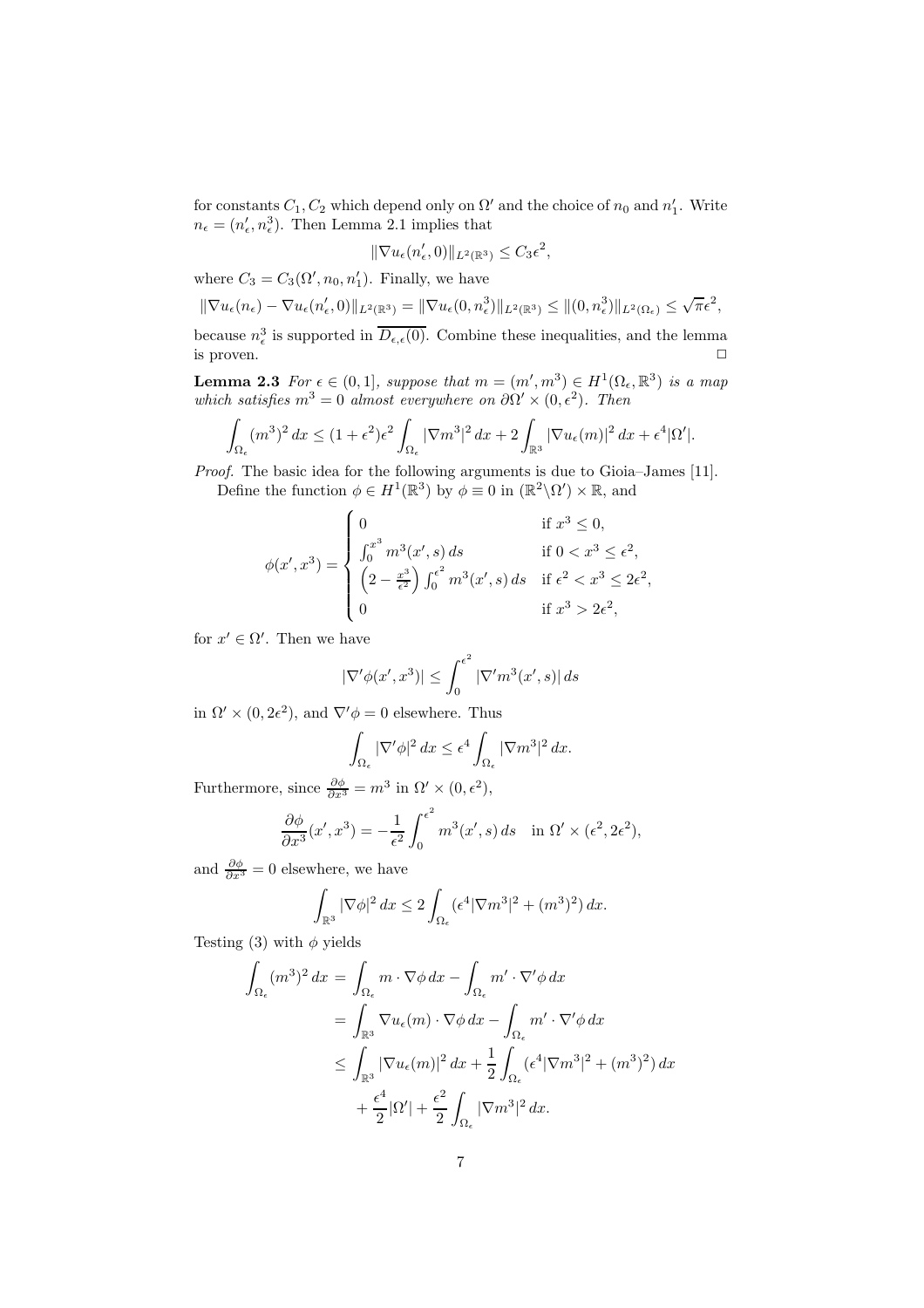The term with the integrand  $(m^3)^2$  on the right hand side can be absorbed, and the inequality follows.  $\Box$ 

**Lemma 2.4** *There exists a constant*  $C$ , depending only on  $\Omega'$ , such that for  $0 < \epsilon \leq 1$ , the inequality

$$
\frac{1}{\epsilon^2} \int_{\Omega_{\epsilon}} \left( |\nabla m_{\epsilon}^3|^2 + \left| \frac{\partial m_{\epsilon}}{\partial x^3} \right|^2 + \frac{(m_{\epsilon}^3)^2}{\epsilon^2} \right) dx + \frac{1}{\epsilon^4} \int_{\mathbb{R}^3} |\nabla u_{\epsilon}(m_{\epsilon})|^2 dx \le C
$$

*is satisfied.*

*Proof.* We combine an argument from [12] with Lemma 2.2 and Lemma 2.3. For almost every  $x^3 \in (0, \epsilon^2)$ , we have

$$
\int_{\Omega'} \left( |\nabla' m_{\epsilon}'(x', x^3)|^2 + \frac{1}{4\epsilon^2} (m_{\epsilon}^3(x', x^3))^2 \right) dx'
$$
  
\n
$$
= \int_{\Omega'} \left( |\nabla' m_{\epsilon}'(x', x^3)|^2 + \frac{1}{4\epsilon^2} (1 - |m_{\epsilon}'(x', x^3)|^2) \right) dx'
$$
  
\n
$$
\geq \int_{\Omega'} \left( |\nabla' m_{\epsilon}'(x', x^3)|^2 + \frac{1}{4\epsilon^2} (1 - |m_{\epsilon}'(x', x^3)|^2)^2 \right) dx' \geq -2\pi \log \epsilon - C_1
$$

for a constant  $C_1 = C_1(\Omega')$ . For the last step, we have used results from [26, 27]. Together with Lemma 2.2, this yields

$$
\frac{1}{\epsilon^2} \int_{\Omega_{\epsilon}} \left( |\nabla m_{\epsilon}^3|^2 + \left| \frac{\partial m_{\epsilon}}{\partial x^3} \right|^2 - \frac{(m_{\epsilon}^3)^2}{4\epsilon^2} \right) dx + \frac{1}{\epsilon^4} \int_{\mathbb{R}^3} |\nabla u_{\epsilon}(m_{\epsilon})|^2 dx
$$
  
= 
$$
2E_{\epsilon}(m_{\epsilon}) - \frac{1}{\epsilon^2} \int_{\Omega_{\epsilon}} \left( |\nabla' m_{\epsilon}'|^2 + \frac{1}{4\epsilon^2} (m_{\epsilon}^3)^2 \right) dx \le C_2 = C_2(\Omega').
$$

Finally, we use Lemma 2.3 to finish the proof.

$$
\qquad \qquad \Box
$$

#### **3 Regularity and a gradient estimate**

We now want to find a pointwise estimate for  $\nabla m_{\epsilon}$  of the form  $|\nabla m_{\epsilon}| \leq C/\epsilon$ for an appropriate constant  $C$ , similarly as in [3] or [12]. As pointed out in the introduction, this can only be expected to be true under additional assumptions however.

First we observe that regularity and a gradient estimate are implied by a small energy condition.

**Lemma 3.1** *There exist constants*  $\epsilon_0$ ,  $\lambda_0 > 0$ , *depending only on*  $\Omega'$ , *such that for any*  $\epsilon \in (0, \epsilon_0]$  *and for any*  $x'_0 \in \Omega'$  *and*  $r \geq \epsilon^2$  *with the property* 

$$
\frac{1}{\epsilon^2} \int_{D_{r,\epsilon}(x_0')} \left(|\nabla m_\epsilon|^2 + \frac{r^2}{\epsilon^4} |\nabla u_\epsilon(m_\epsilon)|^2 \right) \, dx \leq \lambda_0,
$$

*the map*  $m_{\epsilon}$  *is smooth in*  $D_{r/2,\epsilon}(x_0')$ *, and*  $\nabla m_{\epsilon}$  *is continuous in*  $\overline{D_{r/2,\epsilon}(x_0')}$ *.*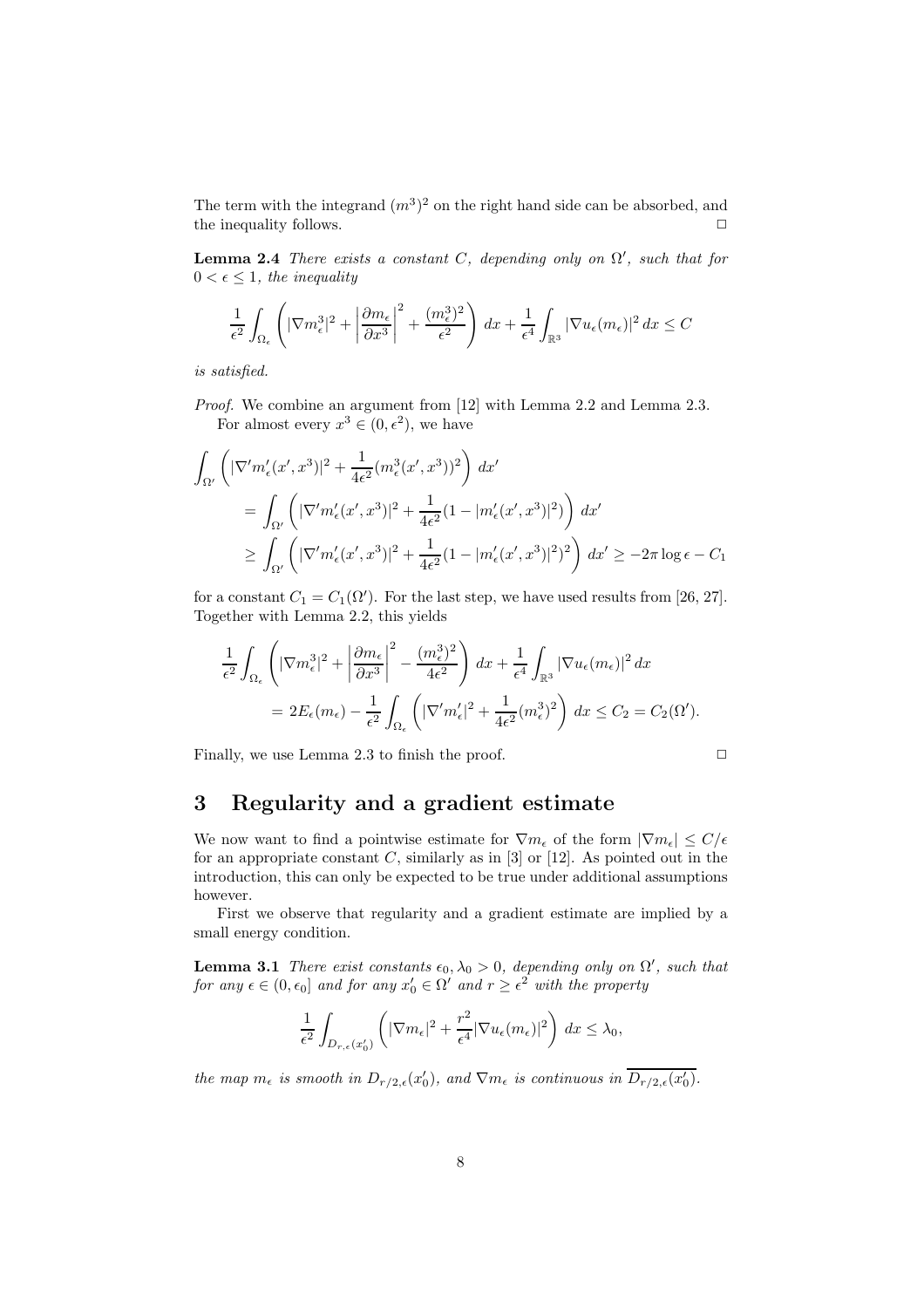*Proof.* In the case  $B'_r(x'_0) \subset \Omega'$ , Hölder continuity of  $m_\epsilon$  in  $\overline{D_{r/2,\epsilon}(x'_0)}$  was proven in [20, Proposition 2.1]. Higher regularity then follows by well-known arguments (cf. Borchers–Garber [5], Simon [24]). If  $B'_r(x'_0) \not\subset \Omega'$ , it is not difficult to modify the arguments such that they prove the claim also in this situation (combining them e. g. with methods from Schoen–Uhlenbeck [23]).

Different arguments to prove regularity for minima of functionals of the form of  $E_{\epsilon}$  can be found in papers of Hardt–Kinderlehrer [13] and Carbou [7]. (If they are to be applied here, they first have to be adapted to the situation of thin films however.) All of these arguments use well-known methods from the regularity theory for harmonic maps (cf. Schoen-Uhlenbeck  $[22, 23]$ , Hélein  $[14, 15]$ , Evans  $[10]$ , Bethuel  $[2]$ ).

**Lemma 3.2** *There exist numbers*  $\epsilon_1, \lambda_1, c_1 > 0$ , *depending only on*  $\Omega'$ , *with the following property. Suppose that for*  $\epsilon \in (0, \epsilon_1]$ , we have a point  $x'_0 \in \Omega'$  and a *radius*  $r \in [\epsilon^2, \epsilon]$ *, such that* 

$$
\frac{1}{\epsilon^2} \int_{D_{2r,\epsilon}(x'_0)} \left( |\nabla m_{\epsilon}|^2 + \frac{r^2}{\epsilon^4} |\nabla u_{\epsilon}(m_{\epsilon})|^2 \right) dx \leq \lambda_1.
$$

*Then*

$$
\sup_{D_{r/2,\epsilon}(x_0')} |\nabla m_{\epsilon}| \le \frac{c_1}{r}.
$$

*Proof.* We use a modified version of an argument due to Schoen [21].

Assume the lemma is false. Then there exist a sequence  $\epsilon_k \searrow 0$  and minimizers  $m_k \in \bar{H}^1(\Omega_{\epsilon_k}, \mathbb{S}^2)$  of  $E_{\epsilon_k}$ , such that

$$
m_k \in C^1(\overline{D_{r_k,\epsilon_k}(x'_k)}, \mathbb{S}^2)
$$

(cf. Lemma 3.1) for certain points  $x'_k \in \Omega'$  and certain numbers  $r_k \in [\epsilon_k^2, \epsilon_k]$ , and  $\overline{2}$ 

$$
\frac{1}{\epsilon_k^2} \int_{D_{2r_k,\epsilon_k}(x'_k)} \left( |\nabla m_k|^2 + \frac{r_k^2}{\epsilon_k^4} |\nabla u_{\epsilon_k}(m_k)|^2 \right) dx =: \mu_k \to 0,
$$

but

$$
\sup_{D_{r_k/2,\epsilon_k}(x'_k)} |\nabla m_k| > \frac{d_k}{r_k},
$$

where  $d_k \to \infty$  for  $k \to \infty$ .

For each  $k$ , set

$$
\Phi_k(\sigma) = (r_k - \sigma)^2 \sup_{D_{\sigma, \epsilon_k}(x'_k)} |\nabla m_k|^2, \qquad 0 < \sigma \le r_k,
$$

and

$$
\Phi_k(0) = r_k^2 \sup_{0 < s < \epsilon_k^2} |\nabla m_k(x'_k, s)|^2.
$$

Choose  $\rho_k \in [0, r_k)$ , such that

$$
\Phi_k(\rho_k) = \max_{0 \le \sigma \le r_k} \Phi_k(\sigma).
$$

Moreover, choose  $y_k = (y'_k, y_k^3) \in \overline{D_{\rho_k, \epsilon_k}(x'_k)}$  with the property

$$
|\nabla m_k(y_k)|=\sup_{D_{\rho_k,\epsilon_k}(x_k')}|\nabla m_k|
$$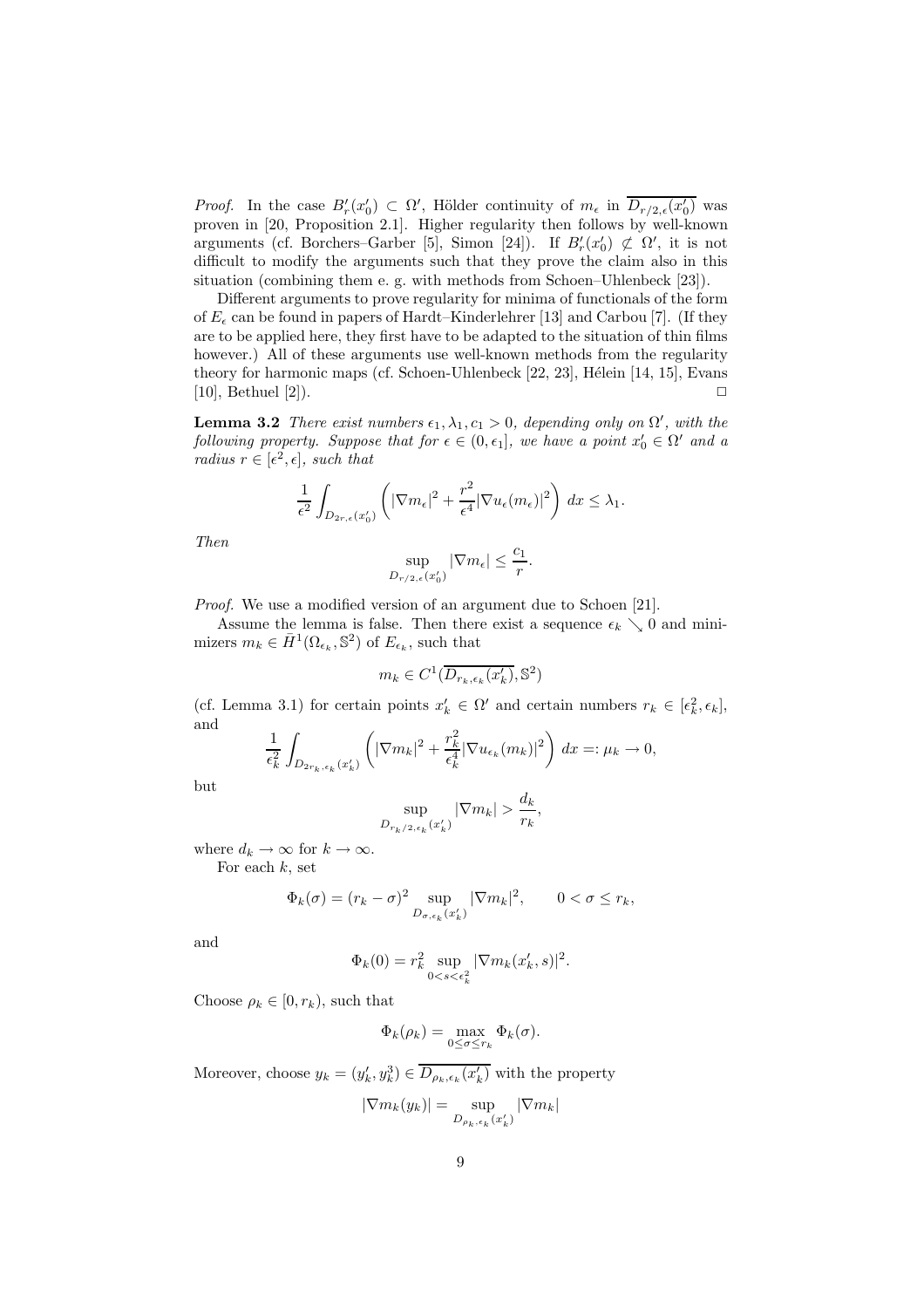if  $\rho_k > 0$ , and  $y_k = (y'_k, y_k^3) \in \{x'_k\} \times [0, \epsilon_k^2]$  with

$$
|\nabla m_k(y_k)| = \sup_{\{x'_k\}\times(0,\epsilon_k^2)} |\nabla m_k|
$$

if  $\rho_k = 0$ . Set  $e_k = |\nabla m_k(y_k)|$ . Note that

$$
d_k^2 < 4\Phi(r_k/2) \le 4\Phi_k(\rho_k) = 4(r_k - \rho_k)^2 e_k^2,
$$

i. e.  $e_k^{-1} < 2 \frac{r_k - \rho_k}{d_k}$ . The rescaled maps

$$
\hat{m}_k(x) = m_k(x/e_k + y_k)
$$

are thus defined and smooth at least in the set

$$
D_k = (B'_{d_k/4}(0) \cap \Omega'_k) \times (-e_k y_k^3, e_k(\epsilon_k^2 - y_k^3)),
$$

where  $\Omega'_k = e_k(\Omega' - y'_k)$ . Moreover, they have the properties

$$
|\nabla \hat{m}_k(0)| = 1 \tag{14}
$$

and

$$
\sup_{D_k} |\nabla \hat{m}_k|^2 \le e_k^{-2} \sup_{D_{(r_k + \rho_k)/2, \epsilon_k}(x'_k)} |\nabla m_k|^2
$$
  
 
$$
\le \frac{4}{e_k^2 (r_k - \rho_k)^2} \Phi_k \left( \frac{r_k + \rho_k}{2} \right) \le \frac{4}{e_k^2 (r_k - \rho_k)^2} \Phi(\rho_k) = 4. (15)
$$

We have

$$
\int_{\Omega_{\epsilon_k} \cap B_s(x_1)} |\nabla m_k|^2 dx \le C_1(\mu_k + r_k) \min\{s, \epsilon_k^2\}
$$

for all  $x_1 \in D_{r_k,\epsilon_k}(x'_k)$  and  $s \leq r_k$ , for a constant  $C_1 = C_1(\Omega')$ . This is proven in [20, Lemma 2.2] for the case  $B_{2r_k}(x'_k) \subset \Omega'$ . If  $B_{2r_k}(x'_k)$  intersects the boundary of  $\Omega'$ , then one can use the same arguments, combined with methods from [23], to prove the inequality. In particular, we have

$$
\int_{D_k \cap B_1(0)} |\nabla \hat{m}_k|^2 dx \le C_1(\mu_k + \epsilon_k) \min\{1, e_k \epsilon_k^2\}.
$$
 (16)

Remember that  $m_k$  satisfies the equation

$$
\epsilon_k^2(\Delta m_k + |\nabla m_k|^2 m_k) = \nabla u_{\epsilon_k}(m_k) - (m_k \cdot \nabla u_{\epsilon_k}(m_k)) m_k \quad \text{in } \Omega_{\epsilon_k}.
$$

Let  $\hat{v}_k \in H^1(\mathbb{R}^3)$  be the unique solutions of

$$
\Delta \hat{v}_k = \operatorname{div} \hat{m}_k.
$$

Then it follows that  $\hat{m}_k$  satisfies

$$
e_k^2 \epsilon_k^2 (\Delta \hat{m}_k + |\nabla \hat{m}_k|^2 \hat{m}_k) = \nabla \hat{v}_k - (\hat{m}_k \cdot \nabla \hat{v}_k) \hat{m}_k \quad \text{in } D_k.
$$

Note that  $e_k^2 \epsilon_k^2 \geq d_k^2/4 \to \infty$  for  $k \to \infty$ .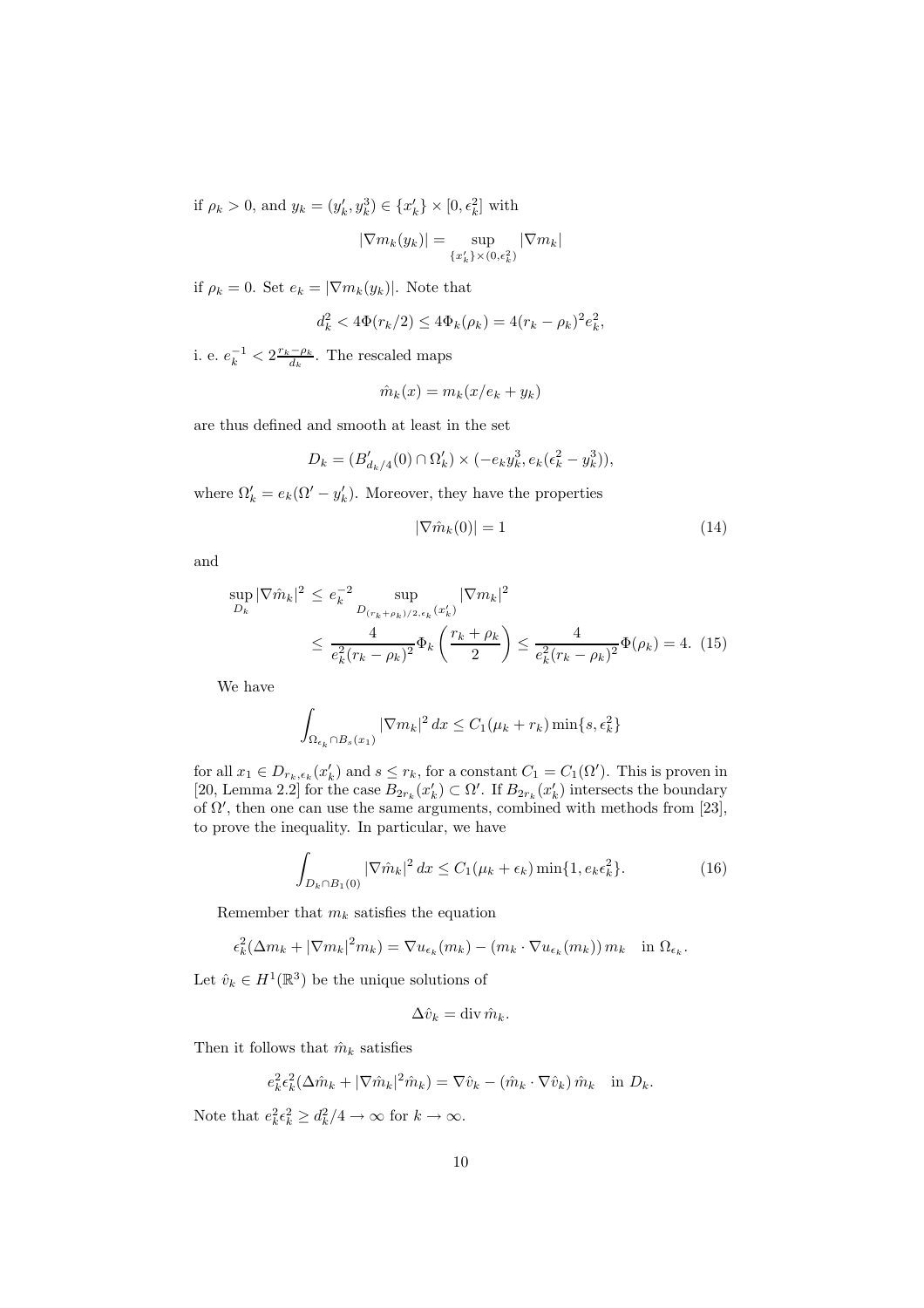By standard estimates, we have  $\|\nabla \hat{v}_k\|_{L^p(B_2(0))} \leq C_2 = C_2(p)$  for any  $p < \infty$ . We conclude that there exist  $C_3 = C_3(\Omega')$  and  $\gamma = \gamma(\Omega') > 0$ , such that

$$
\|\nabla \hat{m}_k\|_{C^{0,\gamma}(B_1(0)\cap D_k)} \le C_3. \tag{17}
$$

But this is clearly a contradiction to  $(14)$  and  $(16)$ .

Lemma 3.2 is not yet good enough for our purpose. The next lemma will give an improvement.

**Lemma 3.3** *For every*  $C_0 > 0$ *, there exist numbers*  $\epsilon_2, \lambda_2, c_2 > 0$ *, depending only on*  $C_0$  *and*  $\Omega'$ *, with the following property. Suppose that for*  $\epsilon \in (0, \epsilon_2]$ *, there is a point*  $x'_0 \in \Omega'$ , such that  $\nabla m_{\epsilon}$  is continuous in  $\overline{D_{\epsilon,\epsilon}(x'_0)}$ , and satisfies

$$
\sup_{D_{\epsilon,\epsilon}(x'_0)} |\nabla m_{\epsilon}| \le \frac{C_0}{\epsilon^2} \tag{18}
$$

*and*

$$
\frac{1}{\epsilon^2} \int_{D_{\epsilon,\epsilon}(x_0')} |\nabla m_{\epsilon}^3|^2 \, dx \le \lambda_2.
$$

*Then*

$$
\sup_{D_{\epsilon/2,\epsilon}(x'_0)} |\nabla m_{\epsilon}| \le \frac{c_2}{\epsilon}.
$$

*Proof.* We use similar arguments as in the proof of Lemma 3.2, and we combine them with arguments due to Hang–Lin [12].

Assume that the lemma is false. Then we construct the sequence  $\{\hat{m}_k\}$  as in the proof of Lemma 3.2. In this case,  $\hat{m}_k$  has the properties (14), (15), (17), and

$$
\frac{1}{e_k \epsilon_k^2} \int_{D_k} |\nabla \hat{m}_k^3|^2 dx = \mu_k \to 0. \tag{19}
$$

Furthermore, the condition (18) guarantees that  $e_k \epsilon_k^2 \leq C_0$ .

We choose a subsequence (without changing notation), such that both  $e_k y_k^3$ and  $e_k(\epsilon_k^2-y_k^3)$  converge to a number in [0, C<sub>0</sub>]. Assume first that  $\lim_{k\to\infty}e_ky_k^3=$  $\lim_{k\to\infty}e_k(\epsilon_k^2-y_k^3)=0.$  Define the maps

$$
\bar{m}_k(x') = \frac{1}{\epsilon_k^2} \int_{-e_k y_k^3}^{e_k(\epsilon_k^2 - y_k^3)} \hat{m}_k(x', s) \, ds, \quad x' \in \Omega'_k.
$$

We may assume that  $\Omega'_k$  converges to a set  $\Sigma' \subset \mathbb{R}^2$  of the form

$$
\Sigma' = \left\{ x' \in \mathbb{R}^2 \colon a' \cdot x' < \alpha \right\},\tag{20}
$$

for some  $a' = (a^1, a^2) \in \mathbb{S}^1$  and  $0 \le \alpha \le \infty$ . Moreover, by (17), we may assume that  $\bar{m}_k$  converges to a map  $\bar{m} : \Sigma' \to \mathbb{S}^2$  in the  $C^1$ -sense.

We want to show that  $\bar{m}$  is a locally energy minimizing map for the Dirichlet energy, i. e. for any ball  $\overline{B_R'(x')} \subset \Sigma'$  and any map  $\overline{n} \in H^1_{loc}(\Sigma', \mathbb{S}^2)$  with  $\overline{n} = \overline{m}$ outside of  $B_R'(x')$ , we have

$$
\int_{B_R'(x')} |\nabla' \bar{n}| \, dx' \ge \int_{B_R'(x')} |\nabla' \bar{m}| \, dx'.\tag{21}
$$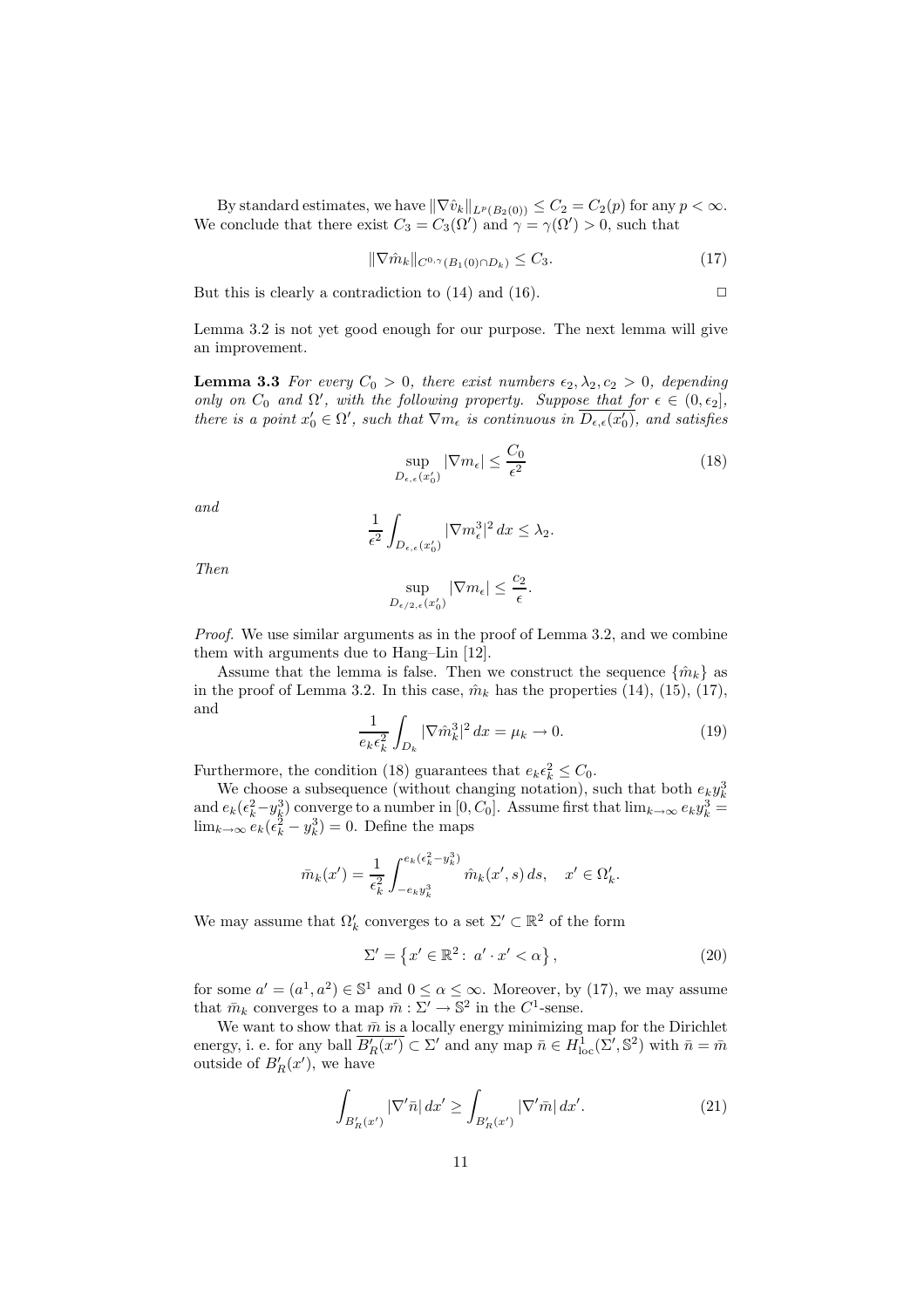To this end, suppose there existed such a map  $\bar{n}$  which didn't satisfy (21), i. e.

$$
\int_{B_R'(x')}\left|\nabla'\bar n\right|dx'\leq\int_{B_R'(x')}\left|\nabla'\bar m\right|dx'-\sigma
$$

for a positive number  $\sigma$ . Then clearly for any sufficiently large k, one could construct a map  $n_k \in H^1(\Omega_{\epsilon_k}, \mathbb{S}^2)$  with  $n_k = m_k$  outside of  $D'_{R/e_k, \epsilon_k}(x' / e_k + y'_k)$ , such that

$$
\int_{D'_{R/e_k,\epsilon_k}(x'/e_k+y'_k)} |\nabla n_k|^2 dx \le \int_{D'_{R/e_k,\epsilon_k}(x'/e_k+y'_k)} |\nabla m_k|^2 dx - \frac{\sigma \epsilon_k^2}{2}.
$$

Moreover,

$$
\frac{1}{\epsilon_k^2} \|\nabla u_{\epsilon_k}(m_k) - \nabla u_{\epsilon_k}(n_k)\|_{L^2(\mathbb{R}^3)} = \frac{1}{\epsilon_k^2} \|\nabla u_{\epsilon_k}(m_k - n_k)\|_{L^2(\mathbb{R}^3)}
$$
\n
$$
\leq \frac{1}{\epsilon_k^2} \|m_k - n_k\|_{L^2(\Omega_{\epsilon_k})}
$$
\n
$$
\leq \frac{\sqrt{2\pi}R}{e_k \epsilon_k} \leq \frac{\sqrt{8\pi}R}{d_k} \to 0.
$$

This would give a contradiction to the minimality of  $E_{\epsilon_k}(m_k)$ .

Hence  $\bar{m}: \Sigma' \to \mathbb{S}^2$  is a locally energy minimizing map. It satisfies  $\nabla \bar{m}^3 = 0$ and  $|\nabla \bar{m}| \leq 2$  in  $\Sigma'$ , and  $|\nabla \bar{m}(0)| = 1$ . If  $\alpha < \infty$  in the representation (20) of  $Σ'$ , then  $\bar{m} \equiv (-a^2, a^1, 0)$  on  $\partial Σ'$ . All this follows easily from the construction of  $\bar{m}$  and the inequalities (14), (15), and (19). It is readily concluded that  $\bar{m}$  is of the form

$$
\bar{m}(x') = (e^{i(b'\cdot x'+\beta)}, 0), \quad x' \in \Sigma',
$$

for some  $b' \in \mathbb{S}^1$  and  $\beta \in \mathbb{R}$ . But Hang–Lin [12] proved that this is not a locally energy minimizing map. Thus in this case, we have a contradiction.

If either  $\lim_{k\to\infty}e_ky_k^3>0$  or  $\lim_{k\to\infty}e_k(\epsilon_k^2-y_k^3)>0$ , we use similar arguments. In this case, a subsequence of  $\{\hat{m}_k\}$  converges to a locally energy minimizing map  $\hat{m} : \Sigma' \times (s, t) \to \mathbb{S}^2$ , where  $\Sigma'$  is as before, and  $s < t$ . Moreover,  $\frac{\partial \hat{m}}{\partial x^3} = 0$  on  $\Sigma' \times \{s, t\}$ . We conclude that

$$
\hat{m}(x', x^3) = (e^{i(b' \cdot x' + \beta)}, 0), \quad x' \in \Sigma', \ s < x^3 < t,
$$

as before. Again we can use the arguments of [12] to obtain a contradiction and thus conclude the proof.  $\Box$ 

#### **4 Proof of Theorem 1.1**

The following is the key lemma for the proof of Theorem 1.1. It will enable us to apply certain arguments from [4] and from [26, 27].

**Lemma 4.1** *There exist*  $\epsilon_3, \lambda_3, c_3 > 0$ , depending only on  $\Omega'$ , such that the *following holds true. For*  $\epsilon \in (0, \epsilon_3]$ , *suppose there exists*  $x'_0 \in \Omega'$  *with the property*

$$
\int_{D_{2\epsilon,\epsilon}(x'_0)} \left( \frac{|\nabla m_{\epsilon}^3|^2}{\epsilon^2} - \frac{|\nabla m_{\epsilon}|^2}{\epsilon^2 \log \epsilon} + \frac{(m_{\epsilon}^3)^2 + |\nabla u_{\epsilon}(m_{\epsilon})|^2}{\epsilon^4} \right) dx \le \lambda_3.
$$
 (22)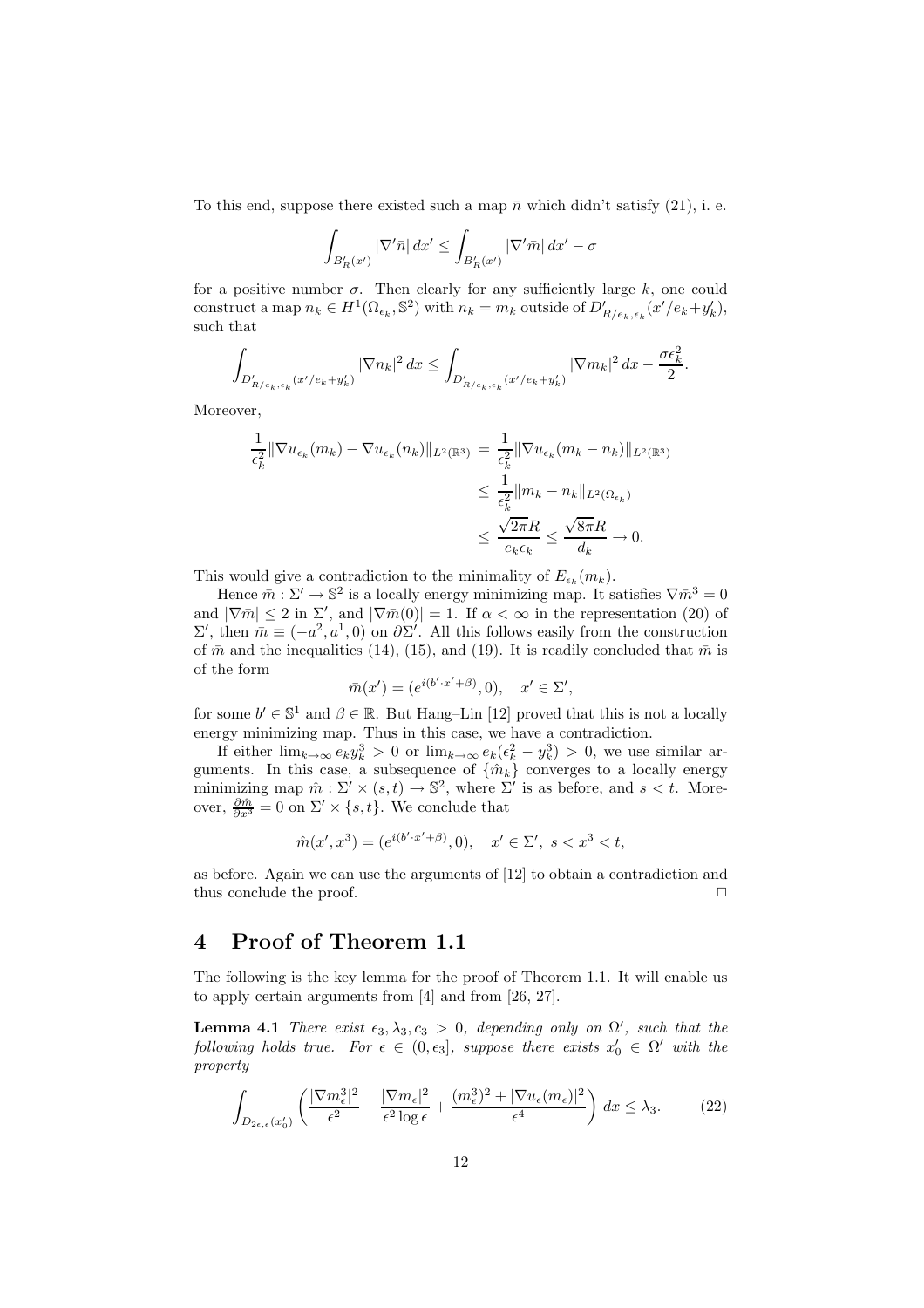*Then*  $m_{\epsilon}$  *is smooth in*  $D_{\epsilon/2,\epsilon}(x_0')$  *with* 

$$
\sup_{D_{\epsilon/2,\epsilon}(x'_0)} |m_{\epsilon}^3| \le \frac{1}{2} \tag{23}
$$

*and*

$$
\sup_{D_{\epsilon/2,\epsilon}(x_0')} |\nabla m_{\epsilon}| \le \frac{c_3}{\epsilon}.\tag{24}
$$

*Proof.* Choose a number  $\gamma \in (1, 2)$ . We can find a radius  $r \in (\epsilon^2, \epsilon^{\gamma})$ , such that

$$
r \int_{(\partial B'_r(x'_0) \cap \Omega') \times (0,\epsilon^2)} |\nabla m_{\epsilon}|^2 \, do \le \frac{2\lambda_3 \epsilon^2}{2 - \gamma}.
$$

(Otherwise we would have

$$
\int_{D_{\epsilon,\epsilon}(x'_0)} |\nabla m_{\epsilon}|^2 dx \ge \frac{2\lambda_3 \epsilon^2}{2-\gamma} \int_{\epsilon^2}^{\epsilon^{\gamma}} \frac{dr}{r} = -2\lambda_3 \epsilon^2 \log \epsilon,
$$

in contradiction to (22).) Moreover, there exists a number  $s \in (0, \epsilon^2)$ , such that

$$
r \int_{(\partial B_r'(x_0') \cap \Omega') \times \{s\}} |\nabla m_{\epsilon}|^2 \, d\sigma' \le \frac{4\lambda_3}{2 - \gamma},
$$

where  $d\phi'$  indicates the arc length measure.

If  $\epsilon \leq \epsilon_3 \leq r_0$  for a certain number  $r_0$  which depends only on  $\Omega'$ , then  $\partial B'_r(x'_0) \cap \Omega'$  is connected. Hence for  $x', y' \in \partial B'_r(x'_0) \cap \Omega'$ , we have in this case

$$
|m_{\epsilon}(x',s)-m_{\epsilon}(y',s)| \leq \int_{(\partial D_r'(x_0') \cap \Omega') \times \{s\}} |\nabla m_{\epsilon}| \, d o' \leq \sqrt{\frac{8 \pi \lambda_3}{2 - \gamma}}.
$$

If  $\lambda_3 \leq \frac{2-\gamma}{32\pi}$ , then the right hand side is at most  $\frac{1}{2}$ . If  $\epsilon_3$  (and thus r) is also small enough, then  $m_{\epsilon}(\partial D'_r(x'_0) \times \{s\})$  is contained in a ball of radius 1. Then it is easy to construct a map  $n_{\epsilon} \in H^1(D'_r(x'_0) \times \{s\}, \mathbb{S}^2)$  with  $n_{\epsilon} = m_{\epsilon}$  on  $\partial D'_r(x'_0) \times \{s\}$ , and

$$
\int_{D'_r(x'_0)} |\nabla' n_{\epsilon}(x,s)|^2 dx' \le C_1(\lambda_3 + \epsilon_3)
$$

for a constant  $C_1 = C_1(\gamma, \Omega')$ . If  $B'_r(x'_0) \subset \Omega'$ , we extend  $n_{\epsilon}$  to  $D_{r,\epsilon}(x'_0)$  by

$$
n_{\epsilon}(x',x^3) = \begin{cases} n_{\epsilon}((1-|x^3-s|/r)^{-1}x',s), & \text{if } |x^3-s| \le r-|x'|, \\ m_{\epsilon}(rx'/|x'|,x^3-r+|x'|), & \text{if } x^3 > r-|x'|+s, \\ m_{\epsilon}(rx'/|x'|,x^3+r-|x'|), & \text{if } x^3 < s-r+|x'|, \end{cases}
$$

and to  $\Omega_{\epsilon}$  by  $n_{\epsilon} = m_{\epsilon}$  outside of  $D_{r,\epsilon}(x_0')$ . If  $B'_r(x_0') \not\subset \Omega'$ , we construct a similar extension. In both cases, we find thus a map  $n_{\epsilon} \in \overline{H}^1(\Omega_{\epsilon}, \mathbb{S}^2)$  with  $n_{\epsilon} = m_{\epsilon}$  in  $\Omega_{\epsilon} \backslash D_{r,\epsilon}(x'_0)$ , and

$$
\int_{D_{r,\epsilon}(x'_0)} |\nabla n_{\epsilon}|^2 dx \le C_2 (\lambda_3 + \epsilon_3) \epsilon^2
$$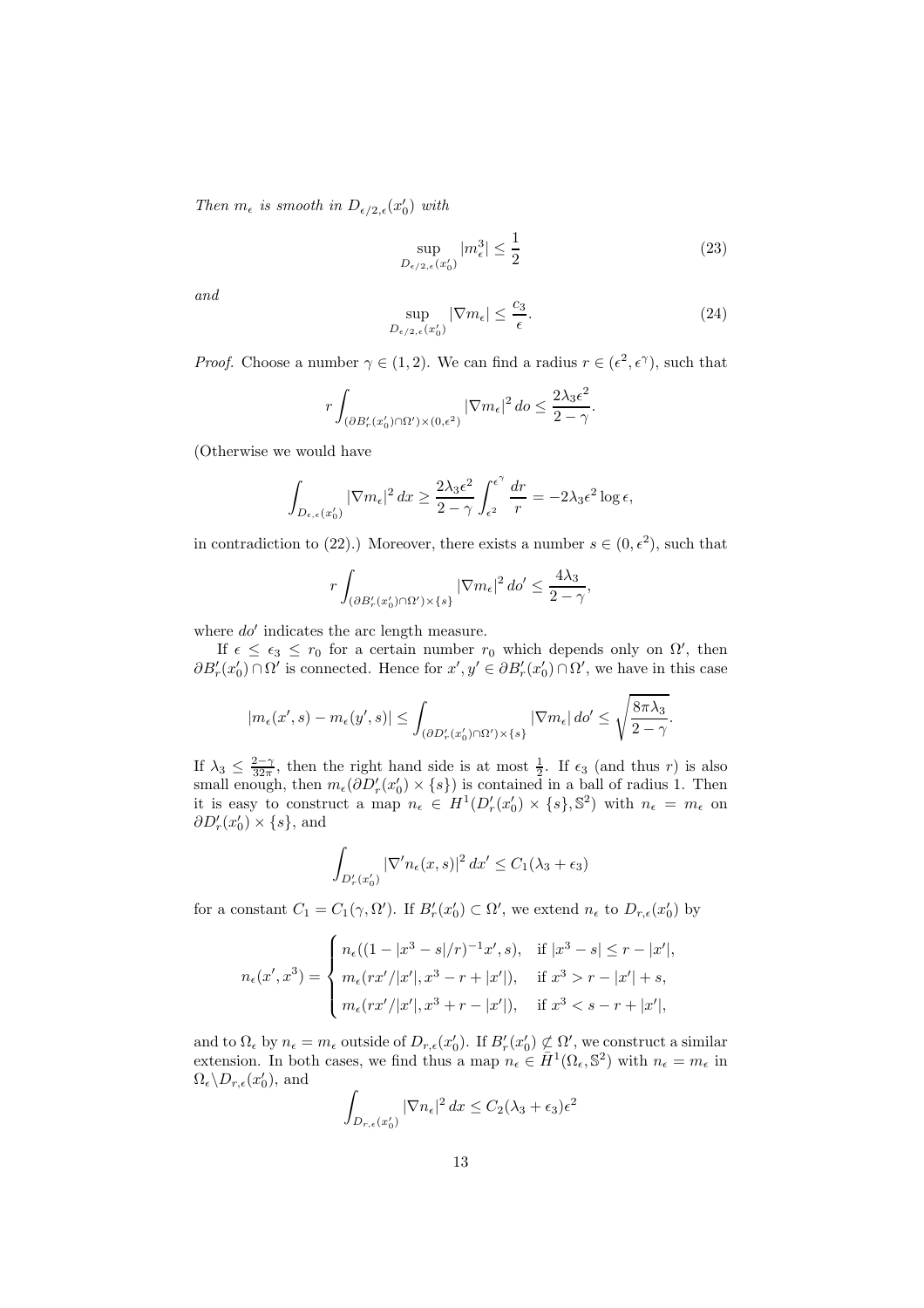for a constant  $C_2 = C_2(\gamma, \Omega').$ 

Note that

$$
\|\nabla u_{\epsilon}(m_{\epsilon}) - \nabla u_{\epsilon}(n_{\epsilon})\|_{L^{2}(\mathbb{R}^{3})} = \|\nabla u_{\epsilon}(m_{\epsilon} - n_{\epsilon})\|_{L^{2}(\mathbb{R}^{3})}
$$
  

$$
\leq \|m_{\epsilon} - n_{\epsilon}\|_{L^{2}(D_{r,\epsilon}(x_{0}'))} \leq \sqrt{2\pi}\epsilon^{1+\gamma}.
$$

By the minimizing property of  $m_{\epsilon}$ , we have

$$
\frac{1}{\epsilon^2} \int_{D_{r,\epsilon}(x'_0)} |\nabla m_{\epsilon}|^2 dx \le \frac{1}{\epsilon^2} \int_{D_{r,\epsilon}(x'_0)} |\nabla n_{\epsilon}|^2 dx \n+ \frac{1}{\epsilon^4} \left( \|\nabla u_{\epsilon}(n_{\epsilon})\|_{L^2(\mathbb{R}^3)}^2 - \|\nabla u_{\epsilon}(m_{\epsilon})\|_{L^2(\mathbb{R}^3)}^2 \right) \n\le C_2(\lambda_3 + \epsilon_3) + C_3 \epsilon_3^{\gamma - 1}
$$

for a constant  $C_3 = C_3(\Omega')$ . For the last step, we have used Lemma 2.4 and the inequality above.

If  $\lambda_3$  and  $\epsilon_3$  are sufficiently small, we can now apply Lemma 3.1, and find that  $m_{\epsilon}$  is smooth in  $\overline{D_{r/2,\epsilon}(x_0')}$ . Lemma 3.2 then even implies that  $|\nabla m_{\epsilon}(x_0')| \leq$  $2c_2/r$ . Furthermore, we can apply the same arguments for any point  $x' \in$  $D_{\epsilon,\epsilon}(x_0')$  instead of  $x_0'$ . Hence  $m_{\epsilon}$  is even smooth in  $\overline{D_{\epsilon,\epsilon}(x_0')}$ , and  $|\nabla m_{\epsilon}| \leq 2c_2/\epsilon^2$ in this set.

Now, according to Lemma 3.3, we have (24) for a constant  $c_3 = c_3(\Omega')$ , provided that  $\lambda_3$  and  $\epsilon_3$  are chosen appropriately. With this, the inequality (23) follows easily from the fact

$$
\int_{D_{2\epsilon,\epsilon}(x'_0)} (m_{\epsilon}^3)^2 dx \le \lambda_3 \epsilon^4,
$$

if  $\lambda_3$  is sufficiently small.

For the proof of Theorem 1.1, we can now proceed as in [4].

For a fixed  $\epsilon \in (0,1]$ , cover  $\Omega'$  with a collection of balls  $\{B'_{\epsilon/2}(x'_i)\}_{1 \leq i \leq I}$  with the properties  $x_i' \in \Omega'$  and

$$
B'_{\epsilon/8}(x'_i) \cap B'_{\epsilon/8}(x'_j) = \emptyset \quad \text{for } i \neq j.
$$
 (25)

(For instance, a maximal collection of balls with centres in  $\Omega'$ , such that (25) holds, will do.) Consider all balls in this collection which satisfy

$$
\int_{D_{2\epsilon,\epsilon}(x_i')} \left( \frac{|\nabla m_{\epsilon}^3|^2}{\epsilon^2} - \frac{|\nabla m_{\epsilon}|^2}{\epsilon^2 \log \epsilon} + \frac{(m_{\epsilon}^3)^2 + |\nabla u_{\epsilon}(m_{\epsilon})|^2}{\epsilon^4} \right) dx > \lambda_3 \tag{26}
$$

for the constant  $\lambda_3$  from Lemma 4.1. By Lemma 2.2 and Lemma 2.4, the number of such balls is bounded by a number  $J$  which depends only on  $\Omega'$ . Using Lemma 4.1, we conclude that there exists a constant  $R = R(\Omega)$ , such that for any sufficiently small  $\epsilon$ , we can construct a set of points  $y'_{\epsilon 1}, \ldots, y'_{\epsilon J} \in \Omega'$ with the properties

$$
|y'_{\epsilon i} - y'_{\epsilon j}| \ge 8R\epsilon \quad \text{or} \quad y_{\epsilon i} = y_{\epsilon j} \qquad \text{for } 1 \le i, j \le J,
$$

and

$$
|m^3_{\epsilon}| \leq \frac{1}{2} \quad \text{and} \quad |\nabla m_{\epsilon}| \leq \frac{c_3}{\epsilon} \qquad \text{in } \Omega_{\epsilon} \backslash \left( \bigcup_{i=1}^{J} D_{R\epsilon,\epsilon}(y'_{\epsilon i}) \right)
$$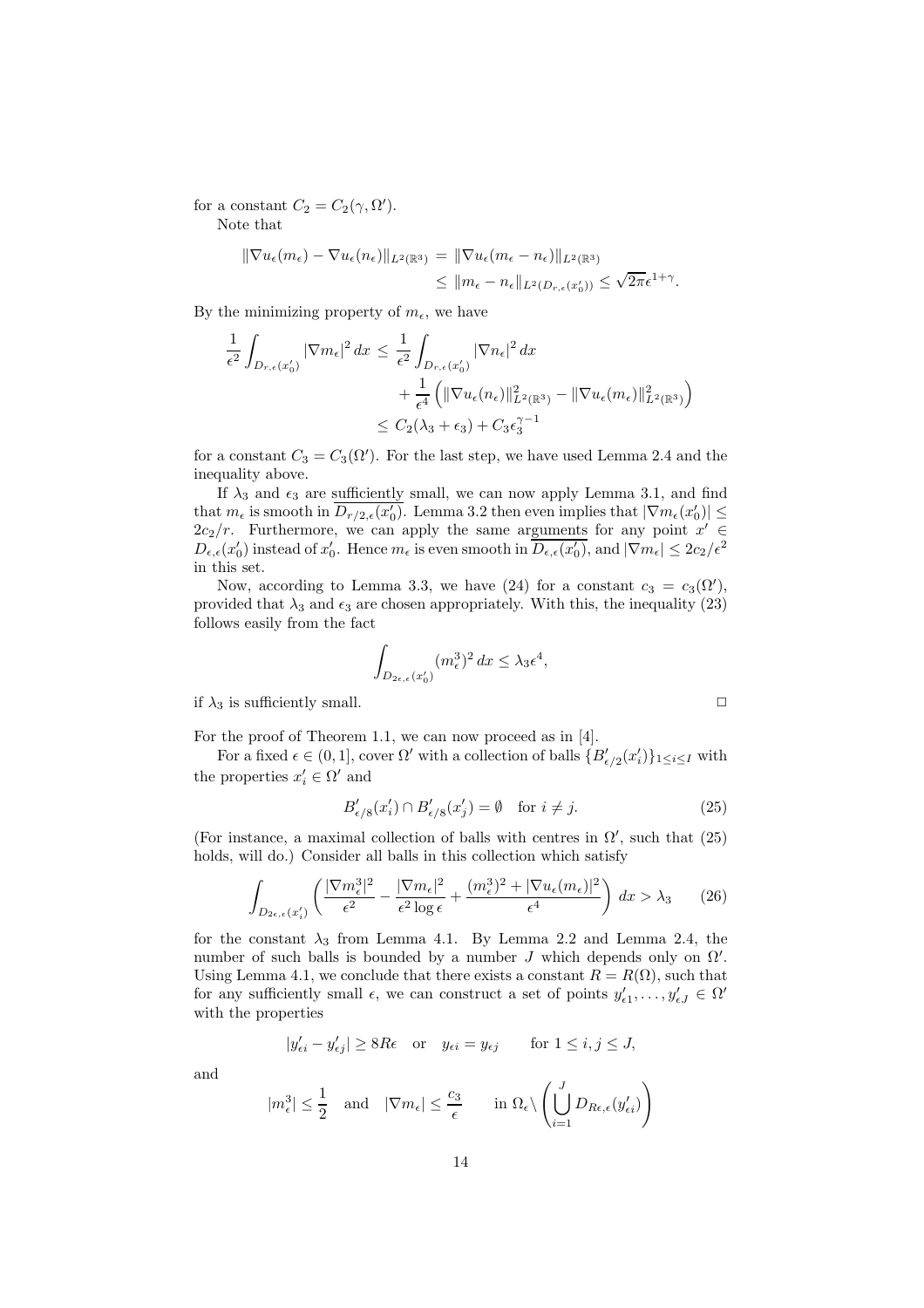for the constant  $c_3$  from Lemma 4.1. Now we pick a sequence  $\epsilon_k \searrow 0$ , such that for every  $i = 1, \ldots, J$ , we have

$$
y'_{\epsilon_k i} \to y'_i \quad (k \to \infty)
$$

for a certain point  $y'_i \in \overline{\Omega'}$ . Choose  $\rho > 0$ , such that any two balls  $B'_\rho(y'_i)$  and  $B'_{o}(y'_{i})$  are disjoint, unless  $y'_{i} = y'_{i}$ . If k is sufficiently large, then

$$
|m_{\epsilon_k}^3|\leq \frac{1}{2}\quad \text{and}\quad |\nabla m_{\epsilon_k}|\leq \frac{c_3}{\epsilon_k}\qquad \text{in }\Omega_{\epsilon_k}\backslash \left(\bigcup_{i=1}^J D_{\rho,\epsilon_k}(y'_i)\right).
$$

In particular, for any sufficiently large  $k$ , the topological degree of the restriction of  $m_{\epsilon_k}$  to  $\partial D'_\rho(y'_i) \times \{s\}$  is well-defined for all  $i = 1, \ldots, J$  and all  $s \in (0, \epsilon_k^2)$ , and is independent of s. Clearly it must be non-zero for at least one of the points  $y_i'$ . Without loss of generality, we may assume that this point is always the same; we denote it by  $x'_0$ . It follows from the arguments in the proof of Theorem V.2 in [4], or Proposition 3.4 in [26] (cf. also Proposition 5.1 below), that

$$
\frac{1}{\epsilon_k^2} \int_{D_{\rho,\epsilon_k}(x_0')}\left|\nabla m_{\epsilon_k}\right|^2 dx \ge 2\pi \log(\rho/\epsilon_k) - C_1
$$

for a constant  $C_1$  which is independent of k and  $\rho$ , provided that k is sufficiently large.

Comparing this with Lemma 2.2, we obtain uniform estimates for

$$
\frac{1}{\epsilon_k^2} \int_{\Omega' \backslash D_{\rho,\epsilon_k}(x_0')} |\nabla m_{\epsilon_k}|^2 \, dx
$$

for any  $\rho > 0$ , and for

$$
\frac{1}{\epsilon_k^2}\int_{\Omega'} |\nabla m_{\epsilon_k}|^p\,dx
$$

for any  $p \in [1, 2)$ . After passing to a subsequence once more, we find a map

$$
\bar{m} \in H^1_{\text{loc}}(\overline{\Omega'}\backslash\{x'_0\}, \mathbb{S}^2) \cap \bigcap_{1 \le p < 2} W^{1,p}(\Omega', \mathbb{S}^2),
$$

which is the limit of the maps  $\bar{m}_k$  in the sense specified in Theorem 1.1. Now we use the following result.

**Proposition 4.1** *For*  $p > \frac{4}{3}$  *and for a sequence*  $\epsilon_k \searrow 0$ *, suppose that*  $m_k =$  $(m_k^1, m_k^2, m_b^3) \in W^{1,p}(\Omega_{\epsilon_k}, \mathbb{S}^2)$  are distributional solutions of

$$
\epsilon_k^2 \operatorname{div}(m_k \wedge \nabla m_k) = m_k \wedge \nabla u_{\epsilon_k}(m_k) \quad \text{in } \Omega_{\epsilon_k},\tag{27}
$$

*satisfying the Neumann boundary conditions*  $\frac{\partial m_k}{\partial x^3} = 0$  *on*  $\Omega' \times \{0, \epsilon_k^2\}$ . Define  $v_k = \epsilon_k^{-2} u_{\epsilon_k}(m_k)$  and

$$
\bar{m}_k(x') = \frac{1}{\epsilon_k^2} \int_0^{\epsilon_k^2} m_k(x',s) ds, \quad x' \in \Omega'.
$$

*Suppose that*

$$
\sup_{k \in \mathbb{N}} \left( \frac{1}{\epsilon_k^2} \int_{\Omega_{\epsilon_k}} |\nabla m_k|^p \, dx + \frac{1}{2} \int_{\mathbb{R}^3} |\nabla v_k|^2 \, dx \right) < \infty. \tag{28}
$$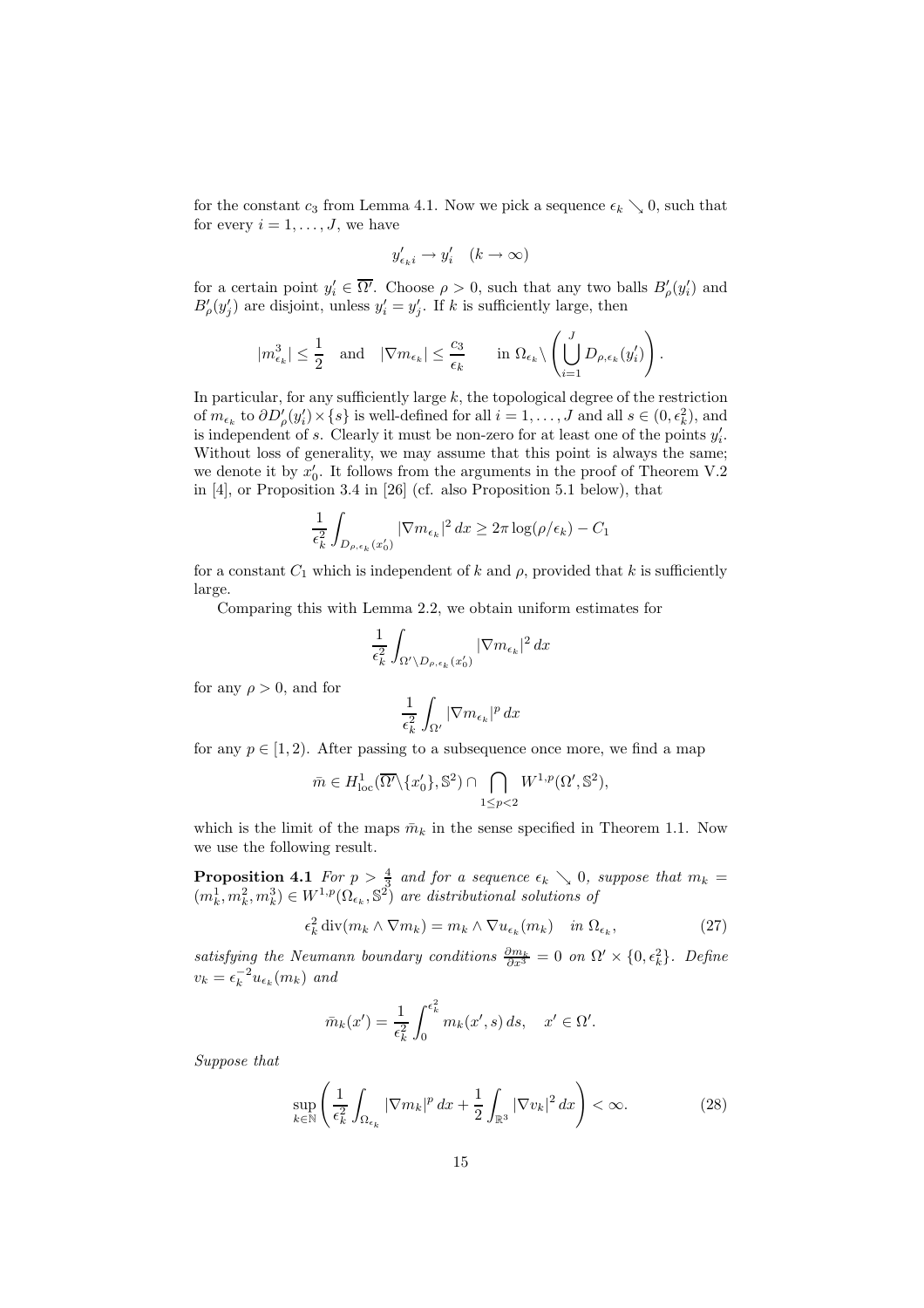*Then there exist a map*  $\overline{m} = (m', 0) \in W^{1,p}(\Omega', \mathbb{S}^1 \times \{0\})$  *and subsequences*  $\{\bar{m}_{k_i}\}\$ and  $\{v_{k_i}\}\$ *, such that* 

$$
\bar{m}_{k_j} \rightharpoonup \bar{m} \qquad weakly \ in \ W^{1,p}(\Omega', \mathbb{R}^3), \tag{29}
$$

$$
\nabla v_{k_j} \rightharpoonup \nabla u(m') \qquad weakly \ in \ L^2(\mathbb{R}^3, \mathbb{R}^3). \tag{30}
$$

The limit map satisfies  $m' \cdot \nu' = 0$  almost everywhere on  $\partial \Omega$ , and the equation *(10) holds in the distribution sense.*

We postpone the proof and finish first the proof of Theorem 1.1. We now know that  $\bar{m}$  is of the form  $\bar{m} = (m', 0)$ , where m' satisfies (10). Then (11) follows from (10). Moreover, we see that

$$
\int_{\Omega' \setminus B_{\rho}(x'_0)} |\nabla m'|^2 dx' \le -2\pi \log \rho + C_2
$$

for a constant  $C_2$  which is independent of  $\rho$ . We conclude that  $x'_0 \in \Omega'$ , for otherwise we would have a contradiction to Lemma VI.1 in [4]. This proves (i) and (ii) in Theorem 1.1.

For the proof of (iii), note first that  $\bar{m}$  is smooth in  $\overline{\Omega'}\setminus\{x_0'\}$ . This is proved by standard arguments from the regularity theory of harmonic maps (see [14, 15, 9, 28, 19]. In particular, there exists a continuous function  $\theta : \Omega' \setminus \{x_0'\} \to \mathbb{R}$ , such that  $m'$  has the representation (12), owing to the choice of the boundary data. We compute

$$
m'(x') \wedge \nabla'm'(x') = \nabla'\theta(x') + \frac{(x_0^2 - x^2, x^1 - x_0^1)}{|x' - x_0'|^2}, \quad x' = (x^1, x^2) \in \Omega' \setminus \{x_0'\}.
$$

The second term on the right hand side is divergence free in  $\Omega'$  in the distribution sense. Hence,  $\theta$  is a distributional solution of (13). This completes the proof of Theorem 1.1.  $\Box$ 

*Proof of Proposition 4.1.* Is clear that there exist  $\bar{m} = (m', m^3) \in W^{1,p}(\Omega', \mathbb{S}^2)$ and  $v \in H^1_{loc}(\mathbb{R}^3)$ , such that (29) and (30), for v instead of  $u(m')$ , hold for a certain subsequence. Since  $|m_k| = 1$  almost everywhere, we may assume that  $\bar{m}_{k_j} \to \bar{m}$  strongly in  $L^q(\Omega', \mathbb{R}^3)$  for any  $q < \infty$ .

For any  $\phi \in C_0^{\infty}(\mathbb{R}^3)$ , we have

$$
\int_{\mathbb{R}^3} \nabla v_k \cdot \nabla \phi \, dx = \frac{1}{\epsilon_k^2} \int_{\Omega_{\epsilon_k}} m_k \cdot \nabla \phi \, dx.
$$

In the limit, this yields

$$
\int_{\mathbb{R}^3} \nabla v \cdot \nabla \phi \, dx = \int_{\Omega'} \bar{m}(x') \cdot \nabla \phi(x', 0) \, dx'
$$
  
= 
$$
\int_{\Omega'} m^3(x') \frac{\partial \phi}{\partial x^3}(x, 0) \, dx' - \int_{\Omega'} \text{div}' \, m'(x') \, \phi(x', 0) \, dx'
$$
  
+ 
$$
\int_{\partial \Omega'} \nu'(x') \cdot m'(x') \, \phi(x', 0) \, d\phi'(x').
$$

If the third component of  $\bar{m}$  didn't vanish, or if the trace of  $\bar{m}$  on  $\partial\Omega'$  weren't tangential to the boundary of  $\Omega'$ , it would be easy to construct a sequence of test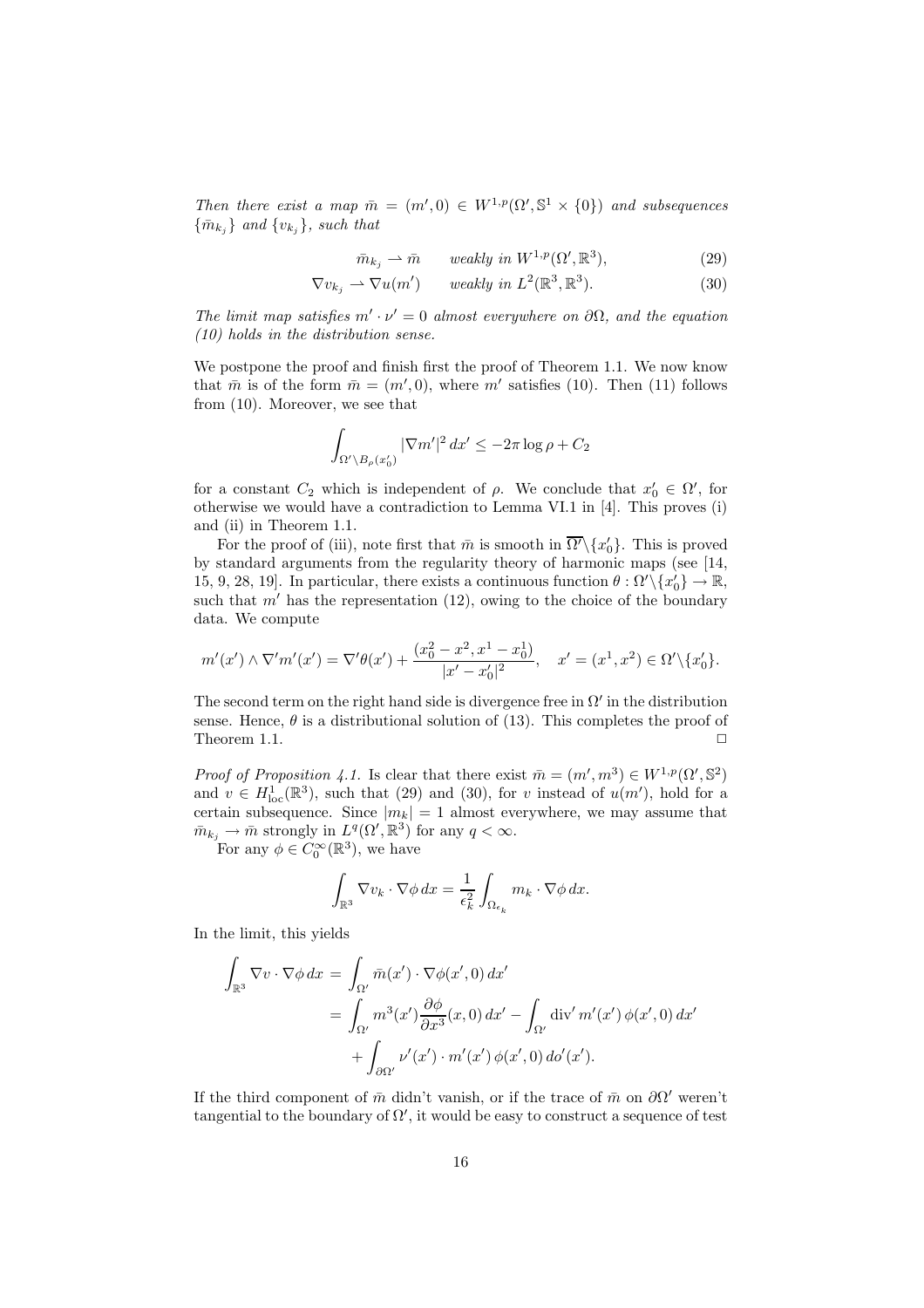functions such that the left hand side of this equation would be bounded and the right hand side would diverge. Thus we have  $m^3 = 0$  almost everywhere in  $\Omega'$ , and  $m' \cdot \nu' = 0$  almost everywhere on  $\partial \Omega'$ , as the proposition claims. Moreover, we see that  $v = u(m')$ .

For  $\psi' \in C_0^{\infty}(\Omega')$ , set  $\psi(x', x^3) = \psi'(x')$ . Test (27) with  $\psi$ . An integration by parts in the third component yields

$$
\int_{\Omega_{\epsilon_k}} \nabla \psi \cdot (m_k^1 \nabla m_k^2 - m_k^2 \nabla m_k^1) dx + \int_{\Omega_{\epsilon_k}} \psi v_k \left( \frac{\partial m_k^2}{\partial x^1} - \frac{\partial m_k^1}{\partial x^2} \right) dx \qquad (31)
$$

$$
- \int_{\Omega_{\epsilon_k}} v_k \left( m_k^1 \frac{\partial \psi}{\partial x^2} - m_k^2 \frac{\partial \psi}{\partial x^1} \right) dx = 0.
$$

We have a continuous embedding  $A: H^1(\mathbb{R}^3) \to C^{0,\alpha}([0,1], L^{p/(p-1)}(\Omega'))$  for  $\alpha = \frac{1}{2} - \frac{2}{3p} > 0$ , given by the mapping

$$
(Av)(t) = v(\cdot, t), \quad 0 \le t \le 1.
$$

Moreover, the trace operator  $H^1(\mathbb{R}^3) \to L^{p/(p-1)}(\Omega' \times \{0\})$  is compact, and we may hence assume that  $v_{k_j}(\cdot,0) \to u'(m')$  strongly in  $L^{p/(p-1)}(\Omega')$ . Hence (31) implies in the limit

$$
\int_{\Omega'} (\nabla' \psi' \cdot (m' \wedge \nabla'm') + \psi'u'(m') \operatorname{curl}' m' + v' \nabla' \psi' \wedge m') \, dx' = 0,
$$

where curl' is the curl operator in  $\mathbb{R}^2$ . Now we can integrate by parts again and find that  $(10)$  holds true.

### **5 Free boundary data: A model problem**

We'd like to drop now the Dirichlet boundary conditions in Theorem 1.1, i. e. to study the minimizers of  $E_{\epsilon}$  among all maps in  $H^{1}(\Omega_{\epsilon}, \mathbb{S}^{2})$ . The analysis is difficult in this situation however, therefore we consider first a simpler variational problem which may serve as a model for the more complex one.

We have already established certain connections between the magnetostatic energy and the  $L^2$ -norm of the third component of the magnetization in the previous sections. We may therefore regard the limiting problem for the functionals  $F_{\epsilon}$  defined in the introduction as a model for the corresponding problem for  $E_{\epsilon}$  under Dirichlet boundary conditions. The minimizers of  $F_{\epsilon}$  on the other hand show a similar behaviour as those of the Ginzburg-Landau functionals  $I_{\epsilon}$ .

For free boundary data, we need to penalize  $m' \cdot \nu'$  on  $\partial \Omega' \times (0, \epsilon^2)$  as well. For this purpose, we consider a boundary integral of the form

$$
\int_{\partial\Omega'\times(0,\epsilon^2)} (m'\cdot\nu')^2\,d\sigma.
$$

Throughout the rest of this section, we work in two dimensions. Therefore, we drop the prime marking two-dimensional objects. Hence from now on,  $\Omega$  is a bounded, open, simply connected domain in  $\mathbb{R}^2$  with smooth boundary, and  $\nu = (\nu^1, \nu^2)$  denotes the outer normal vector to its boundary. We further set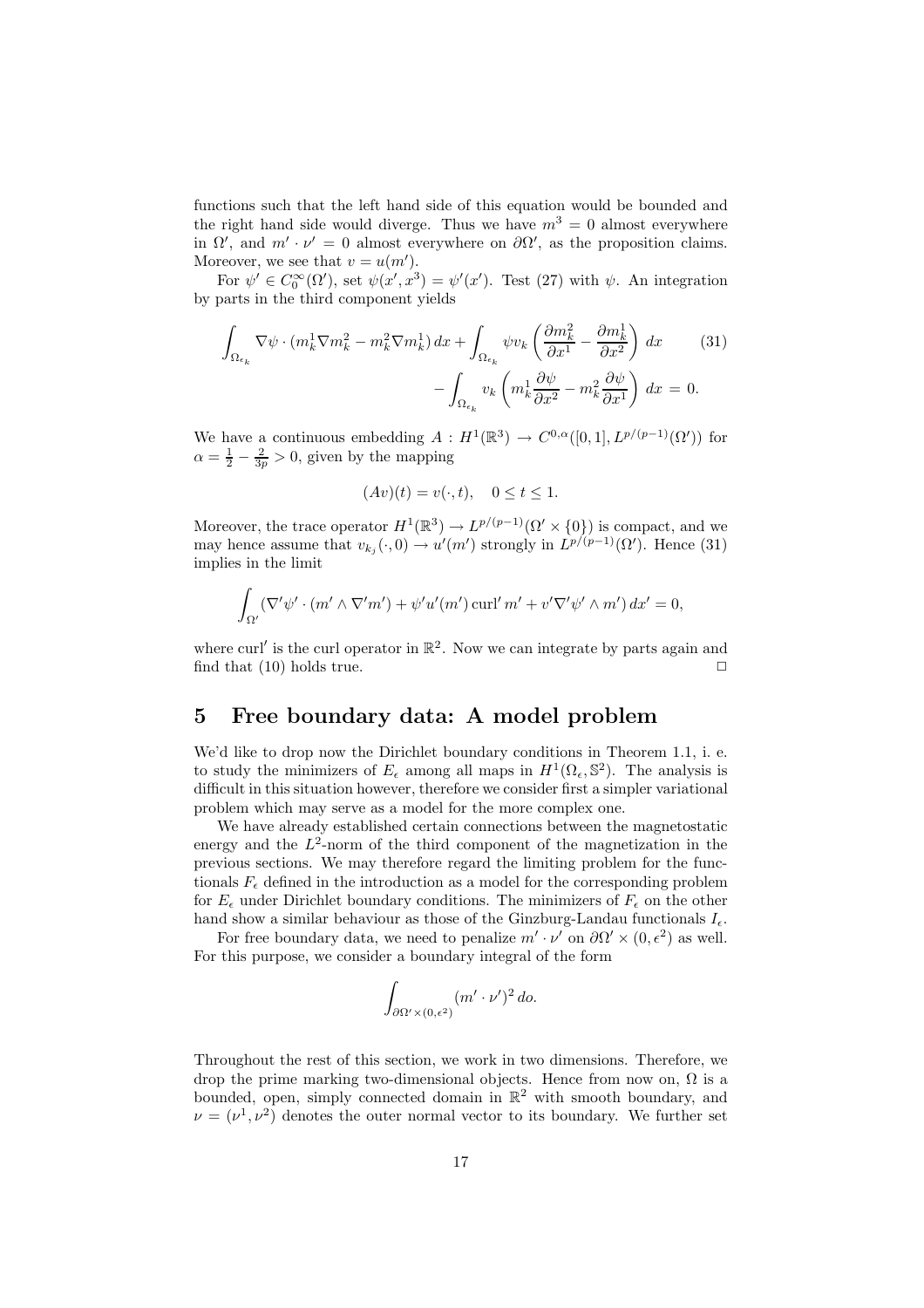$\tau = (\tau^1, \tau^2) = (-\nu^2, \nu^1)$ . For  $x_0 \in \overline{\Omega}$  and  $r > 0$ , we denote  $D_r(x_0) = \Omega \cap B_r(x_0)$ and  $D_r^*(x_0) = \partial \Omega \cap B_r(x_0)$ .

For a fixed  $\alpha \in (0,1]$ , and for  $0 < \epsilon \leq 1$ , we consider the functionals

$$
J_{\epsilon}(f) = \frac{1}{2} \int_{\Omega} \left( |\nabla f|^2 + \frac{1}{2\epsilon^2} (|f|^2 - 1)^2 \right) dx + \frac{1}{2\epsilon^{\alpha}} \int_{\partial\Omega} (f \cdot \nu)^2 d\sigma
$$

on  $H^1(\Omega,\mathbb{R}^2)$ . For any  $\epsilon \in (0,1]$ , we fix a minimizer  $f_{\epsilon} \in H^1(\Omega,\mathbb{R}^2)$  of  $J_{\epsilon}$ .

Our aim is to prove a result similar to those in [4] and [26, 27] for the functionals  $J_{\epsilon}$ , in order to obtain an idea of the limiting behaviour for minimizers of  $E_{\epsilon}$  without restrictions on the boundary data.

**Theorem 5.1** *There exist a sequence*  $\epsilon_k \setminus 0$  *and a set*  $\Sigma \subset \overline{\Omega}$ *, which is either of the form*  $\Sigma = \{x_0\}$  *for a point*  $x_0 \in \Omega$ *, or*  $\Sigma = \{x_1, x_2\}$  *for two points*  $x_1, x_2 \in$  $\partial\Omega$ *, such that*  $f_{\epsilon_k} \to f$  *weakly in*  $H^1_{\text{loc}}(\overline{\Omega}\backslash \Sigma, \mathbb{R}^2)$  *and weakly in*  $W^{1,p}(\Omega, \mathbb{R}^2)$  *for all*  $p < 2$ *, where*  $f : \overline{\Omega} \backslash \Sigma \to \mathbb{S}^1$  *is a harmonic map. The case*  $\Sigma = \{x_0\}$  *can only occur if*  $\alpha = 1$ *.* 

The proof of Theorem 5.1 will follow roughly the outline of the arguments in [26, 27]. First we need an estimate for the energy of  $f_{\epsilon}$ .

**Lemma 5.1** *There exists a constant*  $C$ *, depending only on*  $\Omega$ *, such that* 

$$
J_{\epsilon}(f_{\epsilon}) \le C - \alpha \pi \log \epsilon \tag{32}
$$

*for*  $0 < \epsilon \leq 1$ *.* 

*Proof.* We assume for simplicity that  $\partial\Omega$  contains two points  $x_1$  and  $x_2$ , such that

$$
\partial\Omega \cap B_1(x_i) = \{x \in B_1(x_i): (x - x_i) \cdot \nu(x_i) = 0\}, \quad i = 1, 2,
$$

and  $B_2(x_1) \cap B_2(x_2) = \emptyset$ . If this is not the case, we may map  $\Omega$  onto a domain which has this property by a  $C^2$ -diffeomorphism. It is then easy to check that the following construction gives rise to a map which satisfies the estimate (32).

For  $0 < \epsilon \leq 1$ , set  $x_{i\epsilon} = x_i + \epsilon^{\alpha} \nu(x_i)$ ,  $i = 1, 2$ . Define

$$
g_{\epsilon}(x) = \begin{cases} \frac{x - x_{1\epsilon}}{|x - x_{1\epsilon}|}, & \text{if } x \in B_1(x_1), \\ \frac{x_{2\epsilon} - x}{|x_{2\epsilon} - x|}, & \text{if } x \in B_1(x_2). \end{cases}
$$

This map satisfies

$$
\int_{\Omega \cap B_1(x_i)} |\nabla g_{\epsilon}|^2 dx \le \pi \log(2/\epsilon^{\alpha})
$$

and

$$
\int_{\partial\Omega \cap B_1(x_i)} (g_{\epsilon} \cdot \nu)^2 \, d\sigma \le \int_{-1}^1 \frac{\epsilon^{2\alpha}}{s^2 + \epsilon^{2\alpha}} \, ds \le \epsilon^{\alpha} \int_{-\infty}^\infty \frac{ds}{s^2 + 1} = \pi \epsilon^{\alpha}
$$

for  $i = 1, 2$ . Obviously  $g_{\epsilon}$  can be extended to  $\Omega$  such that it satisfies (32). Hence also  $f_{\epsilon}$  satisfies (32).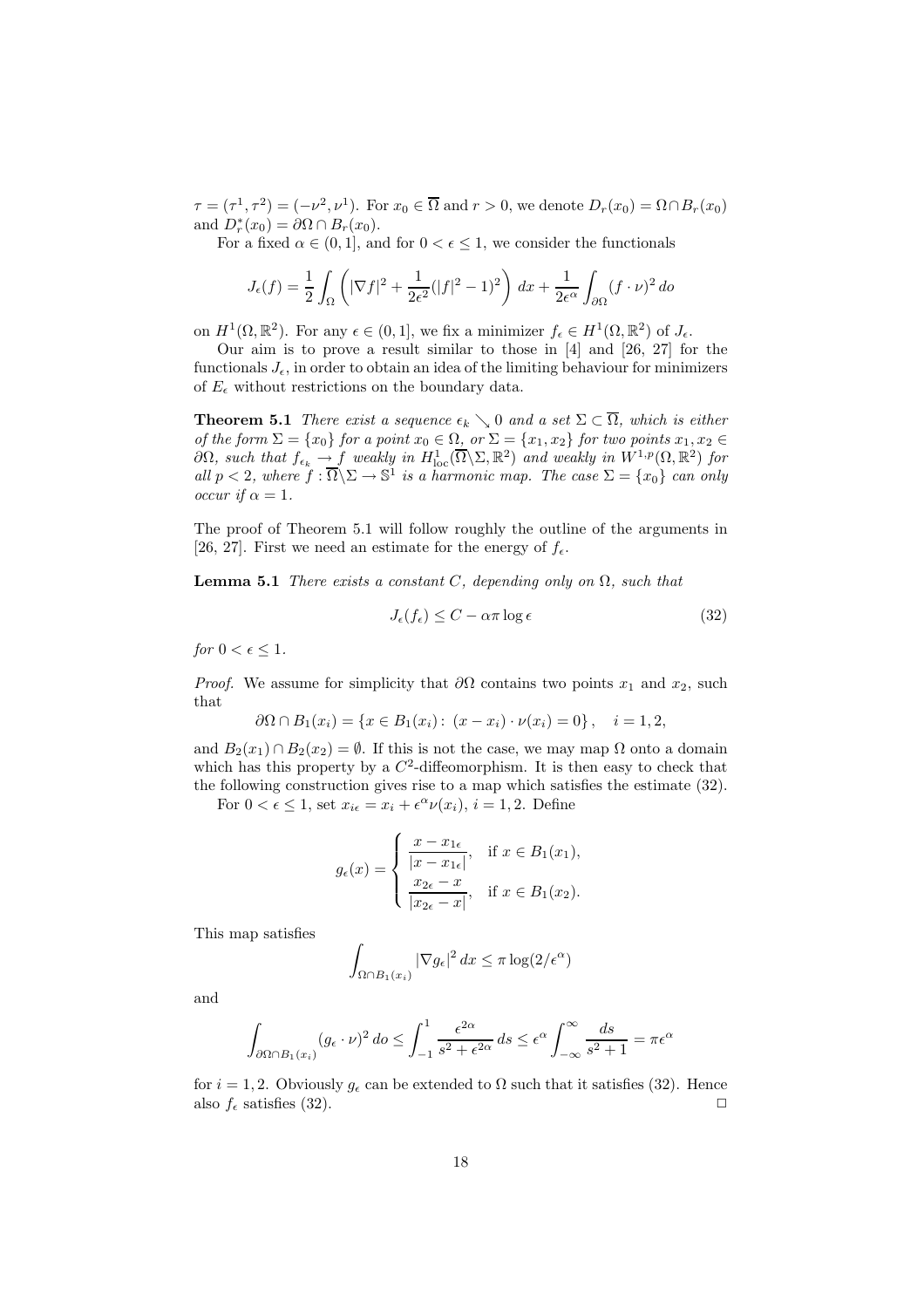**Lemma 5.2** *The maps*  $f_{\epsilon}$  *are smooth in*  $\Omega$  *and satisfy*  $|f_{\epsilon}| \leq 1$  *and*  $|\nabla f_{\epsilon}| \leq C/\epsilon$ *for a constant*  $C$  *which depends only on*  $\Omega$ *.* 

*Proof.* The maps  $f_{\epsilon}$  satisfy the equations

$$
\Delta f_{\epsilon} = \frac{1}{\epsilon^2} (|f_{\epsilon}|^2 - 1) f_{\epsilon} \quad \text{in } \Omega,
$$
\n(33)

with boundary conditions

$$
\frac{\partial f_{\epsilon}}{\partial \nu} = -\frac{1}{\epsilon^{\alpha}} (f_{\epsilon} \cdot \nu) \nu \quad \text{on } \partial \Omega.
$$
 (34)

The regularity thus follows from standard results in the theory of elliptic equations.

To prove  $|f_{\epsilon}| \leq 1$ , we apply the maximum principle, similarly as in [3] or [26]. More precisely, for any fixed  $\epsilon$ , we consider the function  $g = |f_{\epsilon}|^2$  in the set  $\Omega^+ = \{x \in \Omega : g(x) > 1\}$ . We have

$$
\Delta g = \frac{2}{\epsilon^2} (g - 1)g + 2|\nabla f_{\epsilon}|^2 \ge 0 \quad \text{in } \Omega^+,
$$
  

$$
\frac{\partial g}{\partial \nu} = -\frac{2}{\epsilon^{\alpha}} (f_{\epsilon} \cdot \nu)^2 \le 0 \quad \text{on } \partial \Omega.
$$

Hence g can take its maximum neither in  $\Omega^+$  nor on  $\partial\Omega \cap \partial\Omega^+$ , unless it is constant in  $\Omega^+$ . It follows that  $g \leq 1$ , and thus  $|f_{\epsilon}| \leq 1$ .

For the gradient estimate, we first estimate the Dirichlet energy of  $f_{\epsilon}$  on balls of radius  $\epsilon$ . For a given point  $x \in \Omega$ , choose a cut-off function  $\eta \in C_0^{\infty}(B_{2\epsilon}(x))$ with the properties  $0 \leq \eta \leq 1$ ,  $\eta \equiv 1$  in  $B_{\epsilon}(x)$ , and  $|\nabla \eta| \leq 2/\epsilon$ . We have

$$
\int_{\Omega} \eta^2 |\nabla f_{\epsilon}|^2 dx = \frac{1}{\epsilon^2} \int_{\Omega} \eta^2 (1 - |f_{\epsilon}|^2) |f_{\epsilon}|^2 dx - 2 \int_{\Omega} \eta \frac{\partial \eta}{\partial x^i} f_{\epsilon} \cdot \frac{\partial f_{\epsilon}}{\partial x^i} dx
$$

$$
- \frac{1}{\epsilon^{\alpha}} \int_{\partial \Omega} \eta^2 (f_{\epsilon} \cdot \nu)^2 d\sigma
$$

$$
\leq \frac{C_1}{2} + \frac{1}{2} \int_{\Omega} \eta^2 |\nabla f_{\epsilon}|^2 dx
$$

for a constant  $C_1 = C_1(\Omega)$ . Here and in the following, we use the summation convention, i. e. we sum over repeated indices from 1 to 2. We conclude that

$$
\int_{B_{\epsilon}(x)} |\nabla f_{\epsilon}|^2 dx \le C_1.
$$

We can now use a blow-up argument similar to those in the proofs of Lemma 3.2 and Lemma 3.3. If the estimate weren't true, then we could find solutions  $f_k \in C^{\infty}(\Omega, \mathbb{R}^2)$  of (33) and (34) for certain numbers  $\epsilon_k \in (0, 1]$ , such that certain points  $x_k \in \overline{\Omega}$  would exist with the property

$$
e_k := |\nabla f_k(x_k)| = \sup_{\Omega} |\nabla f_k| > \frac{c_k}{\epsilon_k},
$$

where  $c_k \to \infty$  for  $k \to \infty$ . Define

$$
\hat{f}_k(x) = f_k \left( \frac{2\sqrt{C_1} x}{e_k} + x_k \right),
$$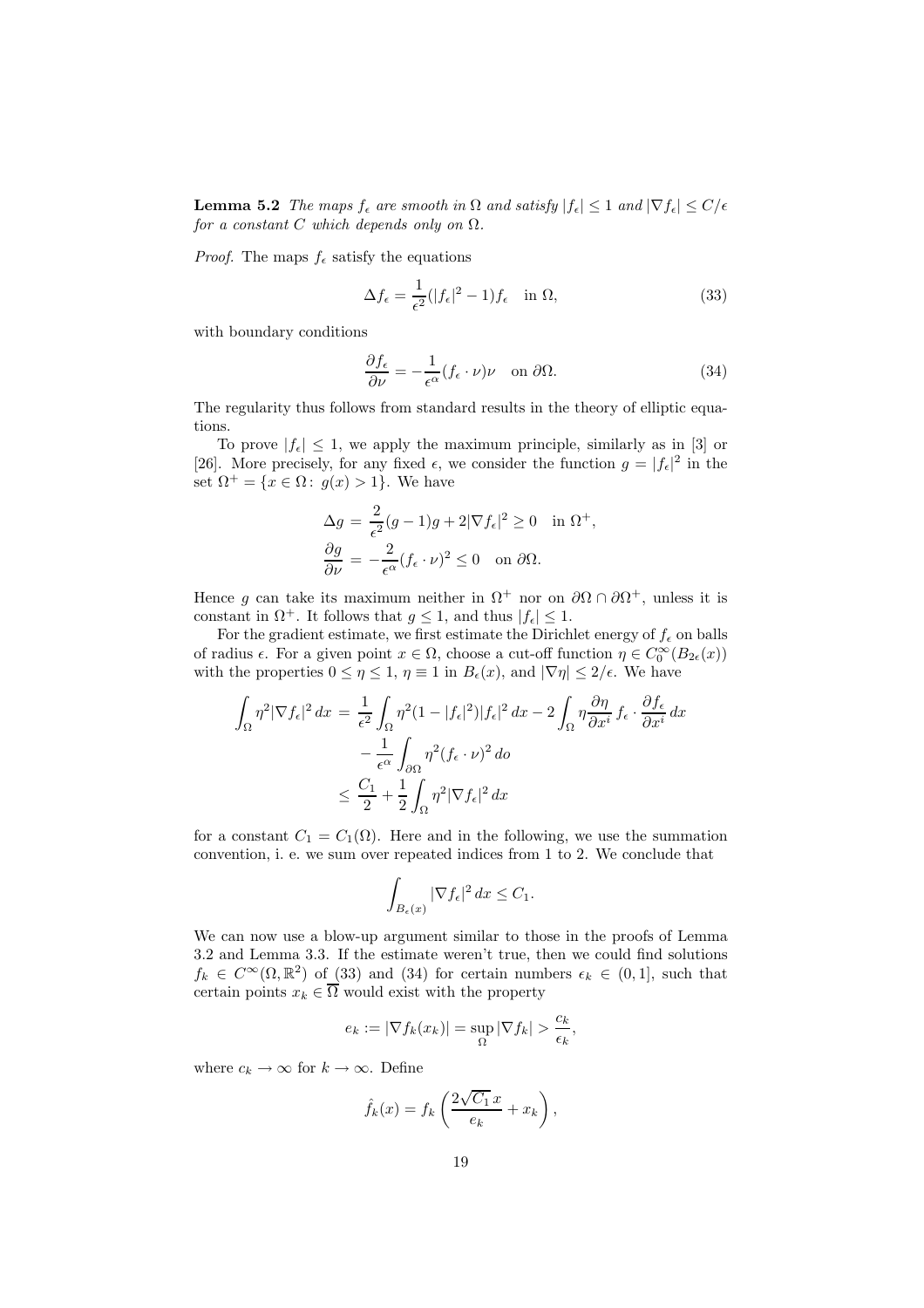so that  $|\nabla \hat{f}_k(0)| = 2\sqrt{C_1}$ , and  $|\nabla \hat{f}_k| \leq 2\sqrt{C_1}$  wherever  $\hat{f}_k$  is defined. We see that a subsequence of  $\{\hat{f}_k\}$  converges to a solution  $\hat{f} : \Sigma \to \mathbb{R}^2$  of Laplace's equation  $\Delta \hat{f} = 0$ , with either  $\Sigma = \mathbb{R}^2$  or  $\Sigma = \{x \in \mathbb{R}^2 : a \cdot x > \alpha\}$  for some  $a \in \mathbb{S}^1$  and some  $\alpha \geq 0$ . In the latter case, we have homogeneous Neumann boundary conditions for  $\hat{f}$  on  $\partial \Sigma$ . Furthermore, we have  $|\nabla \hat{f}(0)| = 2\sqrt{C_1}$ , but also

$$
|\nabla \hat{f}(0)| \leq \frac{2}{\pi} \int_{\Sigma \cap B_1(0)} |\nabla \hat{f}| \, dx \leq \frac{2}{\sqrt{\pi}} \left( \int_{\Sigma \cap B_1(0)} |\nabla \hat{f}|^2 \, dx \right)^{\frac{1}{2}} \leq 2\sqrt{\frac{C_1}{\pi}}
$$

by the mean value theorem and the energy estimate above. Hence we have a contradiction, and the estimate is proven.  $\Box$ 

**Lemma 5.3** *There exist*  $C > 0$  *and*  $r_0 > 0$ *, depending only on*  $\Omega$ *, such that for*  $0 < \epsilon \leq 1$ ,  $x_0 \in \partial \Omega$ , and  $0 < r \leq r_0$ , we have

$$
\frac{1}{2\epsilon^2} \int_{D_r(x_0)} (|f_{\epsilon}|^2 - 1)^2 dx + \frac{1}{\epsilon^{\alpha}} \int_{D_r^*(x_0)} (f_{\epsilon} \cdot \nu)^2 d\sigma
$$
\n
$$
\leq C r \left[ \int_{D_r(x_0)} |\nabla f_{\epsilon}|^2 dx + \int_{\Omega \cap \partial B_r(x_0)} \left( |\nabla f_{\epsilon}|^2 + \frac{1}{2\epsilon^2} (|f_{\epsilon}|^2 - 1)^2 \right) d\sigma \quad (35)
$$
\n
$$
+ \frac{1}{\epsilon^{\alpha}} \sum_{x \in \partial \Omega \cap \partial B_r(x_0)} (f_{\epsilon}(x) \cdot \nu(x))^2 + \frac{r}{\epsilon^{\alpha}} \right].
$$

*Proof.* Let  $\psi \in C^{\infty}(\Omega, \mathbb{R}^2)$  be a vector field which satisfies  $\psi \cdot \nu = 0$  on  $\partial \Omega$ . Consider the 1-parameter family of diffeomorphisms  $\Psi_t : \Omega \to \Omega$ , obtained as the solution to

$$
\frac{\partial \Psi_t}{\partial t} = \psi \circ \Psi_t, \quad \Psi_0 = \mathrm{id},
$$

for t in a neighbourhood of 0. From the condition  $\frac{d}{dt}|_{t=0} J_{\epsilon}(f_{\epsilon} \circ \Psi_t) = 0$ , we derive by an integration by parts

$$
0 = \int_{\Omega} \left[ \frac{\partial \psi^i}{\partial x^j} \frac{\partial f_{\epsilon}}{\partial x^i} \cdot \frac{\partial f_{\epsilon}}{\partial x^j} - \frac{1}{2} \operatorname{div} \psi \left( |\nabla f_{\epsilon}|^2 + \frac{1}{2\epsilon^2} (|f_{\epsilon}|^2 - 1) \right) \right] dx
$$

$$
- \frac{1}{\epsilon^{\alpha}} \int_{\partial \Omega} \left[ \frac{1}{2} \tau^i \frac{\partial}{\partial x^i} (\psi \cdot \tau) (f_{\epsilon} \cdot \nu)^2 + \kappa (\psi \cdot \tau) (f_{\epsilon} \cdot \nu) (f_{\epsilon} \cdot \tau) \right] d\sigma, \quad (36)
$$

where  $\kappa = \tau^i \frac{\partial \nu}{\partial x_i} \cdot \tau$  is the curvature of  $\partial \Omega$ .

For an appropriate choice of  $r_0$ , there exists a vector field  $\phi = (\phi^1, \phi^2) \in$  $C^{\infty}(D_{r_0}(x_0), \mathbb{R}^2)$  with the properties

- $\phi \cdot \nu = 0$  on  $D_{r_0}^*(x_0)$ ,
- $|\phi(x) (x x_0)| \leq C_1 |x x_0|^2$ ,
- $\left| \frac{\partial \phi^i}{\partial x^j}(x) \delta_{ij} \right| \leq C_1 |x x_0|,$

for a constant  $C_1 = C_1(\Omega)$ . Choosing  $\psi = \eta \phi$  as a test vector field in (36), where  $\eta \in C_0^{\infty}(B_r(x_0))$ , we see that

$$
\frac{1}{4\epsilon^2} \int_{\Omega} (|f_{\epsilon}|^2 - 1)^2 \eta \, dx + \frac{1}{2\epsilon^{\alpha}} \int_{\partial \Omega} (f_{\epsilon} \cdot \nu)^2 \eta \, d\sigma
$$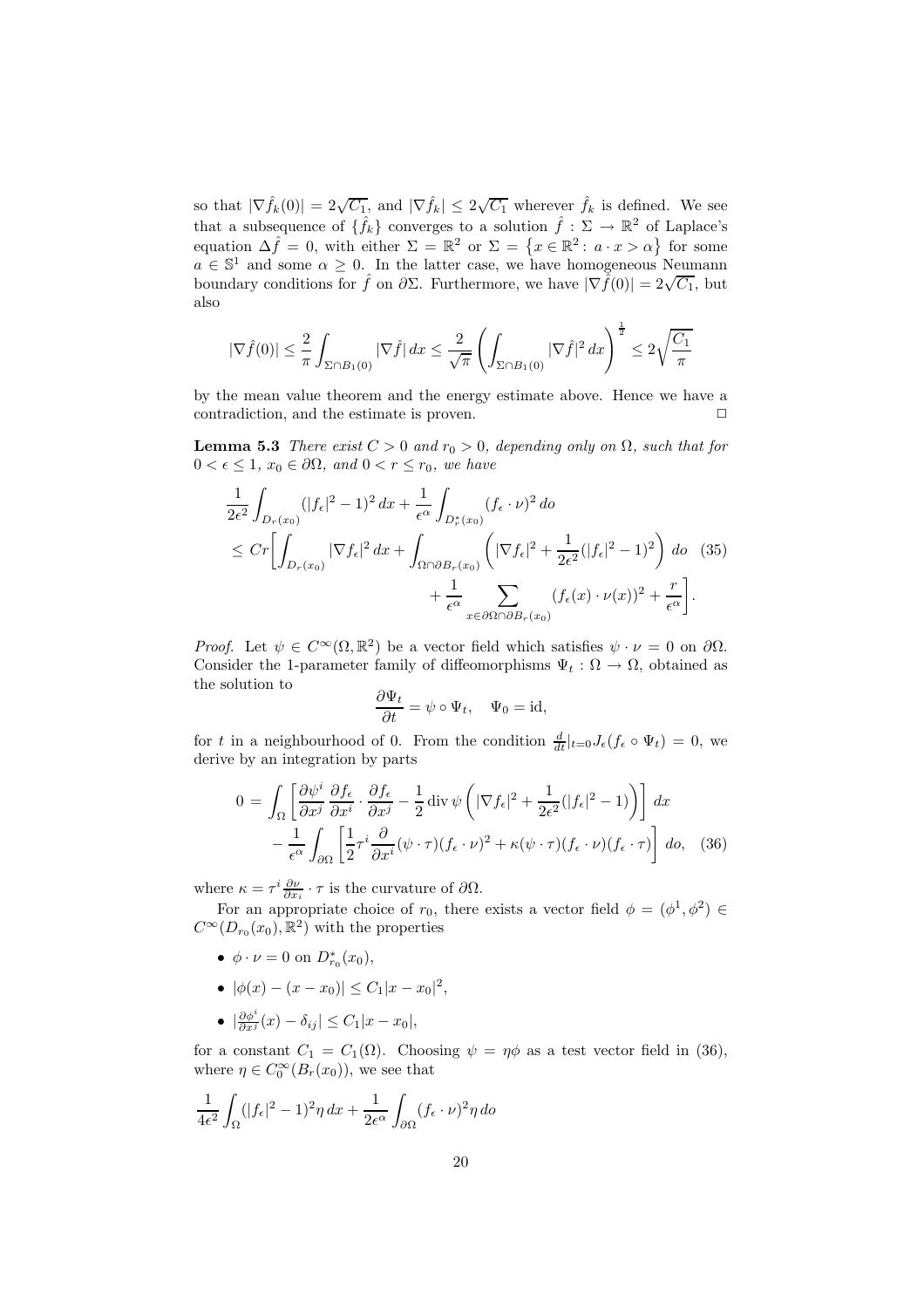$$
\leq C_3 r \left[ \int_{\Omega} \left( |\nabla f_{\epsilon}|^2 + \frac{1}{2\epsilon^2} (|f_{\epsilon}|^2 - 1)^2 \right) \eta \, dx + \frac{1}{\epsilon^{\alpha}} \int_{\partial \Omega} \left( (f_{\epsilon} \cdot \nu)^2 + |f_{\epsilon} \cdot \nu| \right) \eta \, d\sigma \right] + \int_{\Omega} \left[ \phi^i \frac{\partial \eta}{\partial x^j} \frac{\partial f_{\epsilon}}{\partial x^i} \cdot \frac{\partial f_{\epsilon}}{\partial x^j} - \frac{1}{2} \phi \cdot \nabla \eta \left( |\nabla f_{\epsilon}|^2 + \frac{1}{2\epsilon^2} (|f_{\epsilon}|^2 - 1)^2 \right) \right] dx - \frac{1}{\epsilon^{\alpha}} \int_{\partial \Omega} (\nabla \eta \cdot \tau) (\phi \cdot \tau) (f_{\epsilon} \cdot \nu)^2 \, d\sigma,
$$

where  $C_3 = C_3(\Omega)$ . Approximating the characteristic function of  $B_r(x_0)$  by  $\eta$ , we conclude that (35) holds for a constant  $C = C(\Omega)$ , provided that  $r_0 \leq \frac{1}{4C_3}$ .  $\Box$ 

Now, choose two numbers  $\beta, \gamma$  with  $\frac{3\alpha}{4} \leq \beta < \gamma < \alpha$ .

**Lemma 5.4** *There exist constants*  $\epsilon_0$ ,  $\lambda$ ,  $C > 0$ *, depending only on*  $\Omega$ *,*  $\beta$ *, and*  $\gamma$ *, such that for any*  $\epsilon \in (0, \epsilon_0]$  *and any*  $x_0 \in \overline{\Omega}$ *, the condition* 

$$
\int_{D_{\epsilon^{\beta}}(x_0)} \left( |\nabla f_{\epsilon}|^2 + \frac{1}{2\epsilon^2} (|f_{\epsilon}|^2 - 1)^2 \right) dx + \frac{1}{\epsilon^{\alpha}} \int_{D_{\epsilon^{\beta}}^*(x_0)} (f_{\epsilon} \cdot \nu)^2 d\sigma \le -\lambda \log \epsilon \tag{37}
$$

 $implies |f_{\epsilon}| \geq \frac{1}{2}$  *in*  $D_{\epsilon}(\alpha_0)$  *and*  $|f_{\epsilon} \cdot \nu| \leq \frac{1}{4}$  *on*  $D^*_{\epsilon}(\alpha_0)$ *, and* 

$$
\frac{1}{2\epsilon^2} \int_{D_{\epsilon}(\tau(x_0))} (|f_{\epsilon}|^2 - 1)^2 dx + \frac{1}{\epsilon^{\alpha}} \int_{D_{\epsilon}^*(x_0)} (f_{\epsilon} \cdot \nu)^2 d\sigma \le C(\lambda + \epsilon^{\alpha/2}). \tag{38}
$$

*Proof.* For  $B_{\epsilon,\theta}(x_0) \subset \Omega$ , this is proven in [26]. In the other case, we assume for simplicity that  $x_0 \in \partial \Omega$ . The general case can be reduced to these two special cases.

There exists a radius  $r \in (\epsilon^{\gamma}, \epsilon^{\beta})$  with the property

$$
r \int_{\Omega \cap \partial B_r(x_0)} \left( |\nabla f_{\epsilon}|^2 + \frac{1}{2\epsilon^2} (|f_{\epsilon}|^2 - 1)^2 \right) d\sigma + \frac{r}{\epsilon^{\alpha}} \sum_{x \in \partial \Omega \cap \partial B_r(x_0)} (f_{\epsilon}(x) \cdot \nu(x))^2 \le \frac{4\lambda}{\gamma - \beta}.
$$
 (39)

Estimate (38) then follows from Lemma 5.3.

Recall that  $|\nabla f_{\epsilon}| \leq C_1/\epsilon$  for a constant  $C_1 = C_1(\Omega)$  by Lemma 5.2. Hence if we had a point  $x \in D_{\epsilon}(\alpha_0)$  with  $|f_{\epsilon}(x)| < \frac{1}{2}$ , then we would conclude that  $|f_{\epsilon}| \leq \frac{3}{4}$  in  $D_{c\epsilon}(x)$  for  $c = \frac{1}{4C_1}$ , and we would find thus a contradiction to (38), provided that  $\lambda$  and  $\epsilon_0$  are sufficiently small. Hence  $|f_{\epsilon}| \geq \frac{1}{2}$  in  $D_{\epsilon}(\alpha_0)$ .

We extend  $\nu$  and  $\tau$  to  $\partial D_r(x_0)$ , such that they are normal and tangential, respectively, to that boundary. If  $\epsilon_0$  is small enough, then  $D_r(x_0)$  is strictly star-shaped in the sense that  $(x - x_1) \cdot \nu(x) \ge r/4$  on  $\partial D_r(x_0)$  for some point  $x_1 \in D_r(x_0)$ . Using the Pohožaev identity for solutions of (33) (cf. [4, 26]), we obtain

$$
\int_{\partial D_r(x_0)} (x - x_1) \cdot \nu \left| \frac{\partial f_{\epsilon}}{\partial \nu} \right|^2 d\sigma + \frac{1}{\epsilon^2} \int_{D_r(x_0)} (|f_{\epsilon}|^2 - 1)^2 dx
$$
\n
$$
= \int_{\partial D_r(x_0)} \left( (x - x_1) \cdot \nu \left| \frac{\partial f_{\epsilon}}{\partial \tau} \right|^2 - 2(x - x_1) \cdot \tau \frac{\partial f_{\epsilon}}{\partial \nu} \cdot \frac{\partial f_{\epsilon}}{\partial \tau} \right) d\sigma.
$$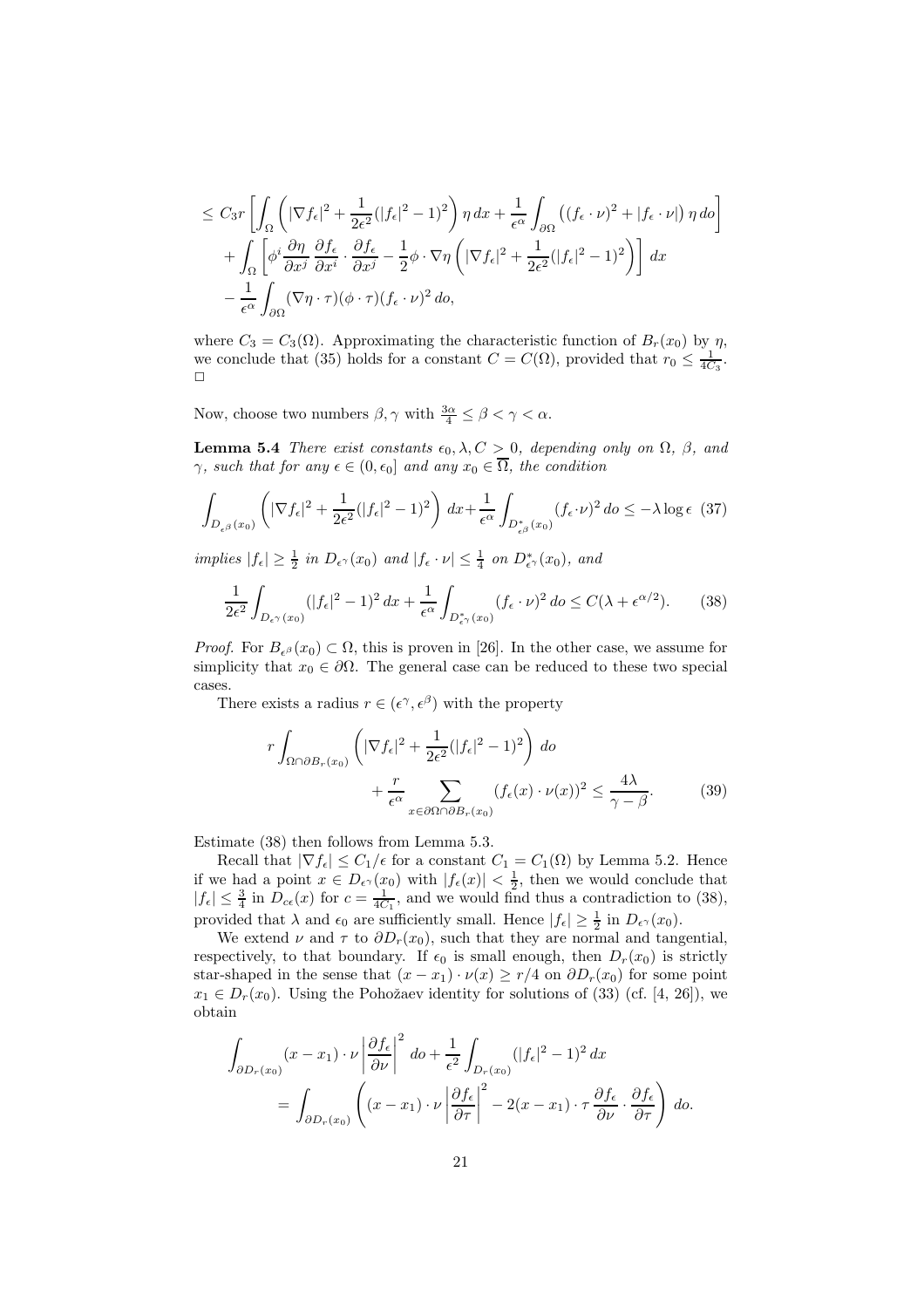Note that we have proven (38) actually for the radius r instead of  $\epsilon^{\gamma}$ . Combining the identity above with this version of (38) and with (39), we conclude that

$$
\int_{D_r^*(x_0)} \left|\frac{\partial f_{\epsilon}}{\partial \tau}\right|^2 \, do \le C_2 \left[ \int_{D_r^*(x_0)} \left|\frac{\partial f_{\epsilon}}{\partial \nu}\right|^2 \, do + \lambda + \epsilon^{\alpha/2} \right]
$$

for a constant  $C_2 = C_2(\Omega, \beta, \gamma)$ . By the boundary conditions (34), we even have

$$
\int_{D_r^*(x_0)} \left|\frac{\partial f_{\epsilon}}{\partial \tau}\right|^2 \, d\sigma \le C_2 \left[\frac{1}{\epsilon^{2\alpha}} \int_{D_r^*(x_0)} (f_{\epsilon} \cdot \nu)^2 \, d\sigma + \lambda + \epsilon^{\alpha/2}\right] \le \frac{C_3}{\epsilon^{\alpha}},
$$

where  $C_3 = C_3(\Omega, \beta, \gamma)$ . Here we have used again the version of (38) for the radius r. For  $x, y \in D_r^*(x_0)$ , it follows that

$$
|f_{\epsilon}(x) - f_{\epsilon}(y)| \le C_4 \sqrt{|x - y|} \epsilon^{-\alpha/2},
$$

where  $C_4 = C_4(\Omega, \beta, \gamma)$ . The estimate for  $|f_{\epsilon} \cdot \nu|$  on  $D^*_{\epsilon}(\mathcal{X}_0)$  is now proven similarly as the one for  $|f_{\epsilon}|$  in  $D_{\epsilon^{\gamma}}(x_0)$ .

Choose now a number  $r_0 > 0$ , such that for each  $x_0 \in \overline{\Omega}$  and every  $r \in (0, r_0]$ , the sets  $D_r(x_0)$  and  $D^*_r(x_0)$  are connected. For  $0 < r \le R \le r_0$  and  $x_0 \in \overline{\Omega}$ , define

$$
A_{r,R}(x_0) = \Omega \cap B_R(x_0) \setminus B_r(x_0), \quad A_{r,R}^*(x_0) = \partial \Omega \cap B_R(x_0) \setminus B_r(x_0).
$$

Suppose that a continuous map  $f : \overline{\Omega} \to \mathbb{R}^2$  is given, such that  $|f| \geq \frac{1}{2}$ in  $A_{r,R}(x_0)$  and  $|f \cdot \nu| \leq \frac{1}{4}$  on  $A_{r,R}^*(x_0)$ . These conditions imply in particular  $|f \cdot \tau| \geq \frac{\sqrt{3}}{4}$  on  $A_{r,R}^*(x_0)$ . Hence the sign of  $f \cdot \tau$  is constant on each connected component of  $A_{r,R}^*(x_0)$  (of which there are exactly two). In the following, when we say that  $f \cdot \tau$  changes sign in  $D_r^*(x_0)$ , we mean that it takes both signs on  $A_{r,R}^*(x_0)$ . If it doesn't change sign, we may extend the map  $g = f|_{\Omega \cap \partial B_R(x_0)}$  to  $\partial D_R(x_0)$  in such a way that  $|g| \geq \frac{1}{2}$  and  $|g \cdot \nu| \leq \frac{1}{4}$  hold also on  $D_R^*(x_0)$ . We say that  $g$  is topologically non-trivial, if the topological degree of this extension (which maps  $\partial D_R(x_0) \cong \mathbb{S}^1$  to  $\mathbb{R}^2 \backslash B_{1/2}(0)$ ) is non-zero.

The following is a generalization of Proposition 3.4 in [27].

**Proposition 5.1** *For*  $x_0 \in \overline{\Omega}$  *and*  $0 < r < R \le r_0$ *, suppose that*  $f \in C^1(\overline{\Omega}, \mathbb{R}^2)$ satisfies  $\frac{1}{2} \leq |f| \leq 1$  in  $A_{r,R}(x_0)$  and  $|f \cdot \nu| \leq \frac{1}{4}$  on  $A_{r,R}^*(x_0)$ *. Suppose furthermore that*

$$
J_{\epsilon}(f) \leq K(1 - \log \epsilon)
$$

*and*

$$
\frac{1}{2\epsilon^2} \int_{D_{\epsilon\beta}(x_0)} (|f|^2 - 1)^2 \, dx + \frac{1}{\epsilon^{\alpha}} \int_{D_{\epsilon\beta}^*(x_0)} (f \cdot \nu)^2 \, d\sigma \le K
$$

*for some number* K*.* There exists a constant C, depending only on  $\Omega$ ,  $\beta$ , and K*, such that the following is true.*

 $(i)$  *Suppose*  $B_R(x_0)$  ⊂  $\Omega$  *and*  $r \geq \epsilon$ *. If f restricted to*  $\partial B_R(x_0)$  *has not the topological degree* 0*, then*

$$
\int_{A_{r,R}(x_0)} |\nabla f|^2 dx \geq 2\pi \log(R/r) - C.
$$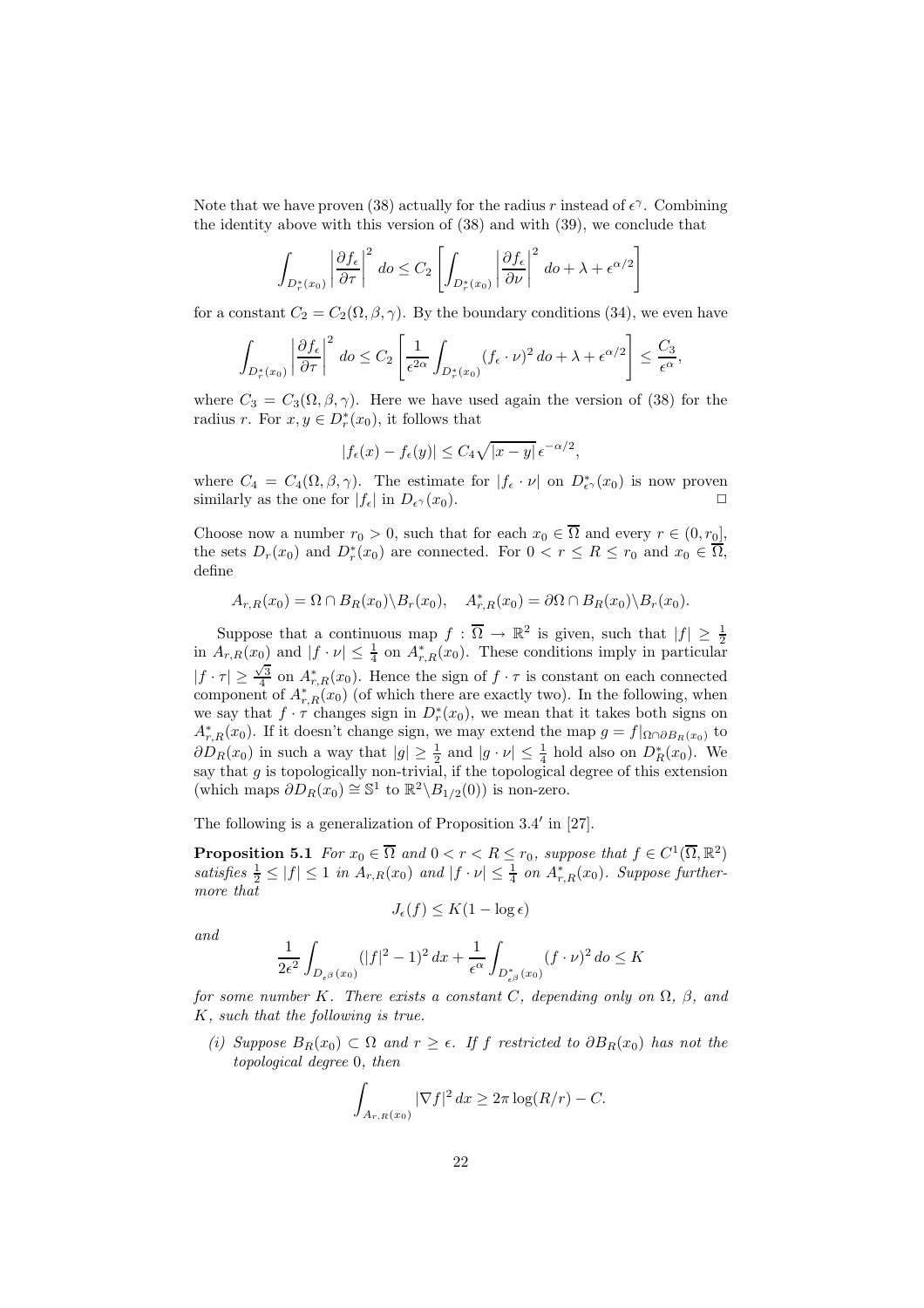*(ii)* Suppose  $x_0 \in \partial \Omega$  and  $r \geq \epsilon^{\alpha}$ . If  $f \cdot \tau$  changes sign in  $D_r^*(x_0)$ , then

$$
\int_{A_{r,R}(x_0)} |\nabla f|^2 dx \ge \pi \log(R/r) - C.
$$

*(iii)* Suppose  $x_0 \in \partial \Omega$  and  $r \geq \epsilon^{\alpha}$ . If  $f \cdot \tau$  does not change sign in in  $D_r^*(x_0)$ , *and if*  $f|_{\Omega \cap \partial B_R(x_0)}$  *is topologically non-trivial, then* 

$$
\int_{A_{r,R}(x_0)} |\nabla f|^2 dx \ge 4\pi \log(R/r) - C.
$$

*Proof.* We only give a proof for (ii). Part (i) is proven in [26, 27], and the proof of (iii) is very similar to the proof of (ii). The following arguments are for the most part the same as in [26, 27].

We assume for simplicity that  $x_0 = 0$  and  $\nu(0) = (0, -1)$ . Using polar coordinates  $x = \rho e^{i\theta}$ , we can write

$$
f(x) = \sigma(x)e^{i(\theta + \phi(x))},
$$

where  $\sigma, \phi \in C^1(A_{r,R}(0))$  with  $\frac{1}{2} \leq \sigma \leq 1$ . We can choose  $\phi$  such that either  $|\phi(x)| \leq C_1(|f(x) \cdot \nu(x)| + \rho)$  or  $|\phi(x) - \pi| \leq C_1(|f(x) \cdot \nu(x)| + \rho)$  on  $A_{r,R}^*(0)$  for a constant  $C_1 = C_1(\Omega)$ .

Note that

$$
|\nabla f|^2 \ge \sigma^2 |\nabla \theta + \nabla \phi|^2 = \frac{\sigma^2}{\rho^2} \left( 1 + 2 \frac{\partial \phi}{\partial \theta} \right) + \sigma^2 |\nabla \phi|^2.
$$

Furthermore,

$$
\int_{A_{r,R}(0)} \frac{\sigma^2}{\rho^2} dx = \int_{A_{r,R}(0)} \frac{1}{\rho^2} dx + \int_{A_{r,R}(0)} \frac{\sigma^2 - 1}{\rho^2} dx
$$
  
 
$$
\geq \pi \log(R/r) - C_2 + \int_{A_{r,R}(0)} \frac{\sigma^2 - 1}{\rho^2} dx
$$

for a constant  $C_2 = C_2(\Omega)$ . Note that for every  $\rho \in [r, R]$ , we have

$$
-\int_{\Omega \cap \partial B_{\rho}(0)} \frac{1}{\rho} \frac{\partial \phi}{\partial \theta} d\theta \leq C_1 \left( \sum_{x \in \partial \Omega \cap \partial B_{\rho}(0)} |f(x) \cdot \nu(x)| + 2\rho \right).
$$

Thus

$$
2\int_{A_{r,R}(0)}\frac{\sigma^2}{\rho^2}\frac{\partial\phi}{\partial\theta}\,dx\geq 2\int_{A_{r,R}(0)}\frac{\sigma^2-1}{\rho^2}\frac{\partial\phi}{\partial\theta}\,dx-2C_1\int_{A_{r,R}^*(0)}\left(\frac{|f\cdot\nu|}{\rho}+1\right)\,d\rho.
$$

We write

$$
\int_{A_{r,R}(0)} \frac{\sigma^2 - 1}{\rho^2} \frac{\partial \phi}{\partial \theta} dx = \int_{A_{r,\epsilon}(\beta)} \frac{\sigma^2 - 1}{\rho^2} \frac{\partial \phi}{\partial \theta} dx + \int_{A_{\epsilon}(\beta,R)} \frac{\sigma^2 - 1}{\rho^2} \frac{\partial \phi}{\partial \theta} dx
$$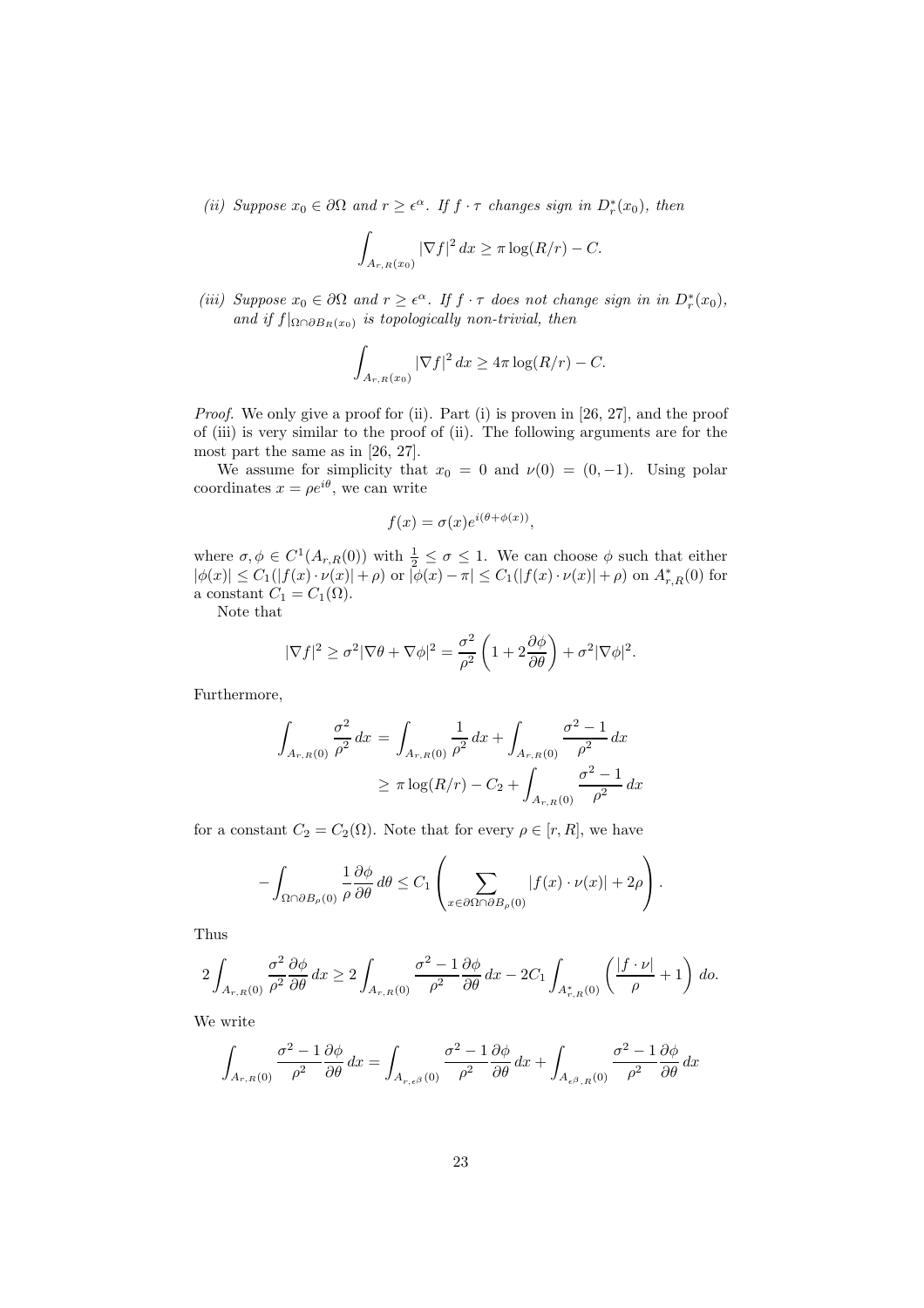(provided that  $r < \epsilon^{\beta} < R$ ; otherwise we consider only one of these terms), and we estimate

$$
\left| \int_{A_{r,\epsilon^{\beta}}(0)} \frac{\sigma^2 - 1}{\rho^2} \frac{\partial \phi}{\partial \theta} dx \right| \leq \frac{1}{\epsilon} \left( \int_{A_{r,\epsilon^{\beta}}(0)} (\sigma^2 - 1)^2 dx \right)^{\frac{1}{2}} \left( \int_{A_{r,\epsilon^{\beta}}(0)} |\nabla \phi|^2 dx \right)^{\frac{1}{2}}
$$
  

$$
\leq 4K + \frac{1}{8} \int_{A_{r,\epsilon^{\beta}}(0)} |\nabla \phi|^2 dx,
$$

and

$$
\left| \int_{A_{\epsilon^{\beta},R}(0)} \frac{\sigma^2 - 1}{\rho^2} \frac{\partial \phi}{\partial \theta} dx \right| \leq \frac{1}{\epsilon^{\beta}} \left( \int_{A_{\epsilon^{\beta},R}(0)} (\sigma^2 - 1)^2 dx \right)^{\frac{1}{2}} \left( \int_{A_{\epsilon^{\beta},R}(0)} |\nabla \phi|^2 dx \right)^{\frac{1}{2}}
$$
  

$$
\leq 8K \epsilon^{2 - 2\beta} (1 - \log \epsilon) + \frac{1}{8} \int_{A_{\epsilon^{\beta},R}(0)} |\nabla \phi|^2 dx.
$$

Similarly we prove

$$
\int_{A_{r,R}(0)} \frac{1-\sigma^2}{\rho^2} dx + \int_{A_{r,R}^*(0)} \left( \frac{|f \cdot \nu|}{\rho} + 1 \right) d\sigma \le C_3(\Omega, K, \beta).
$$

Finally,

$$
\int_{A_{r,R}(0)} \sigma^2 |\nabla \phi|^2 dx \ge \frac{1}{4} \int_{A_{r,R}(0)} |\nabla \phi|^2 dx.
$$

To complete the proof, we only need to combine these estimates.  $\Box$ 

*Proof of Theorem 5.1.* For each  $\epsilon \in (0,1]$ , define the set

$$
S_{\epsilon} = \left\{ x \in \overline{\Omega} : |f_{\epsilon}(x)| < \frac{1}{2} \right\} \cup \left\{ x \in \partial \Omega : |f_{\epsilon} \cdot \nu| > \frac{1}{4} \right\}.
$$

Choose a maximal collection of balls  $B_m = B_{\epsilon^{\beta}}(x_m)$ ,  $m = 1, \ldots, M$ , such that  $x_m \in S_\epsilon$  and  $B_{\epsilon^{\beta}/4}(x_l) \cap B_{\epsilon^{\beta}/4}(x_m) = \emptyset$  for  $l \neq m$ . Then obviously this collection covers  $S_{\epsilon}$ . Moreover, Lemma 5.1 and Lemma 5.4 imply that M is bounded by a number which is independent of  $\epsilon$ . For each m, we use the arguments in the proof of Lemma 5.4 to show that

$$
\frac{1}{2\epsilon^2} \int_{D_{2\epsilon}\beta}(x_m) (|f_{\epsilon}|^2 - 1)^2 dx + \frac{1}{\epsilon^{\alpha}} \int_{D_{2\epsilon}\beta} (f_{\epsilon} \cdot \nu)^2 d\sigma \le C_1,
$$

where  $C_1 = C_1(\Omega, \beta)$ .

With the arguments from [4, 26, 27] (i. e. similarly as in the proof of Theorem 1.1), combined with the arguments from the proof of Lemma 5.4, we can now find numbers  $R > 0$  and  $N \in \mathbb{N}$ , which are independent of  $\epsilon$ , and points

$$
y_{\epsilon 1}, \ldots, y_{\epsilon N} \in \Omega \cap \bigcup_{m=1}^{m} B_m,
$$

such that

$$
|y_{\epsilon i} - y_{\epsilon j}| \ge 8R\epsilon^{\alpha}
$$
 or  $y_{\epsilon i} = y_{\epsilon j}$  for  $1 \le i, j \le N$ ,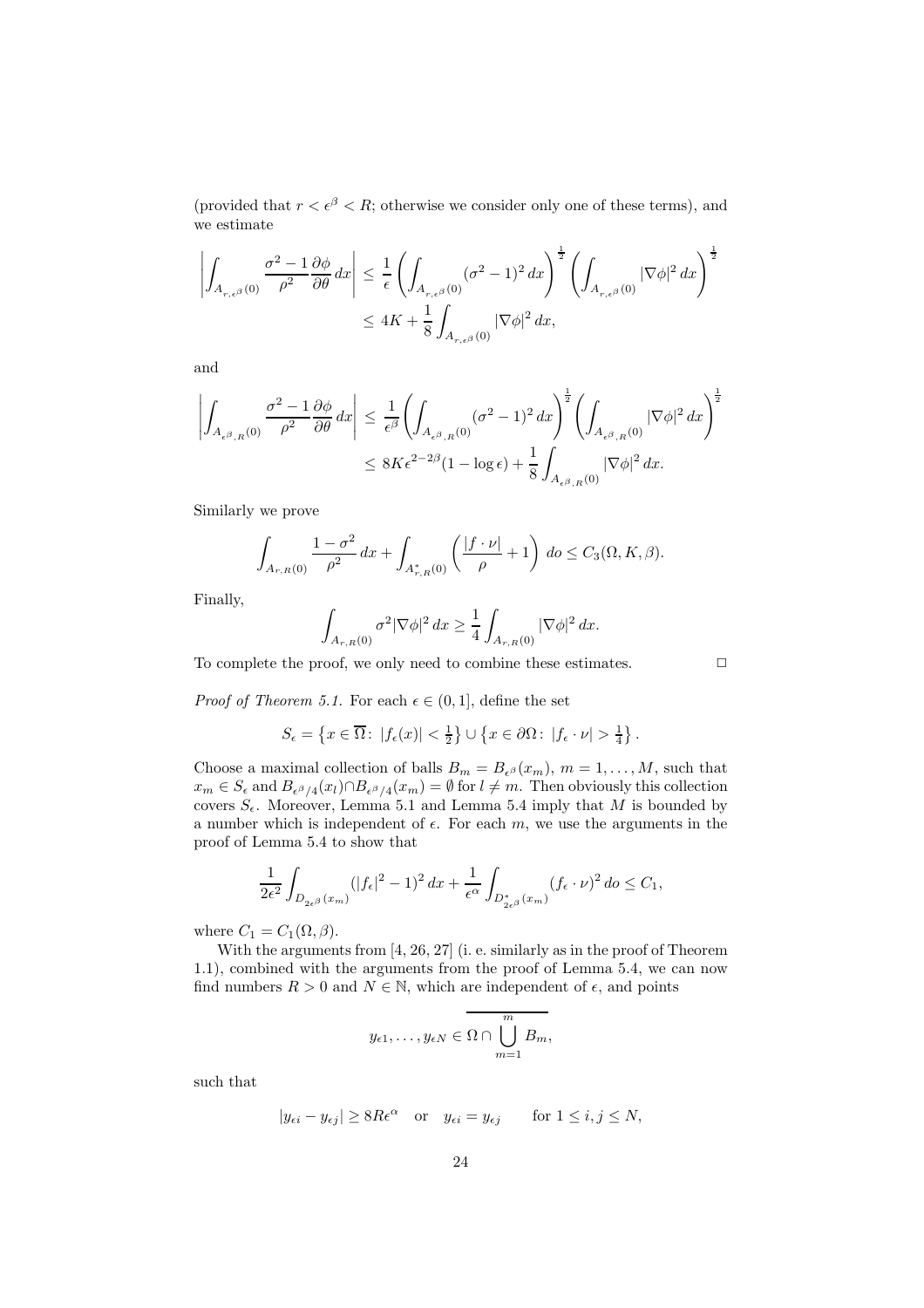$$
|f_{\epsilon}| \geq \frac{1}{2} \quad \text{in } \Omega \setminus \left( \bigcup_{i=1}^{N} B_{R\epsilon^{\alpha}}(y_{\epsilon i}) \right),
$$
  

$$
|f_{\epsilon} \cdot \nu| \leq \frac{1}{4} \quad \text{on } \partial \Omega \setminus \left( \bigcup_{i=1}^{N} B_{R\epsilon^{\alpha}}(y_{\epsilon i}) \right),
$$

for any  $\epsilon \in (0,1]$ . Again we may pick  $\epsilon_k \searrow 0$  such that  $y_{\epsilon_k i} \to y_i$  for certain points  $y_i \in \overline{\Omega}$ . Choose  $\rho > 0$ , such that  $B_{\rho}(y_i) \cap B_{\rho}(y_j) = \emptyset$ , unless  $y_i = y_j$ , and  $B_o(y_i) \subset \Omega$ , unless  $y_i \in \partial \Omega$ . Now we may pick a subsequence (without changing notation) and relabel the points  $y_i$ , such that either

- $y_1 \in \Omega$  and  $f_{\epsilon_k}|_{\partial B_{\rho}(y_1)}$  is topologically non-trivial, or
- $y_2, y_3 \in \partial\Omega$  and  $f_{\epsilon_k} \cdot \tau$  changes sign in  $D_{Re^\alpha}^*(y_2)$  and in  $D_{Re^\alpha}^*(y_3)$ .

(The conditions of (iii) in Proposition 5.1 cannot be satisfied for large  $k$ 's, because there is not enough energy.) Setting either  $\Sigma = \{y_1\}$  or  $\Sigma = \{y_2, y_3\}$ , we conclude, using Proposition 5.1, that a subsequence of  $\{f_{\epsilon_k}\}\$ converges weakly in  $H_{\text{loc}}^1(\overline{\Omega}\setminus\Sigma,\mathbb{R}^2)$  and weakly in  $W^{1,p}(\Omega,\mathbb{R}^2)$  for all  $p < 2$ . To see that the limit is a harmonic map from  $\Omega \backslash \Sigma \to \mathbb{S}^1$ , we use the form

$$
\operatorname{div}(f_{\epsilon} \wedge \nabla f_{\epsilon}) = 0 \quad \text{in } \Omega
$$

of (33). In order to prove that  $\Sigma \subset \Omega$  can only happen for  $\alpha = 1$ , we repeat the arguments above with balls of radius  $\epsilon$  instead of  $\epsilon^{\alpha}$ , and show thus that a vortex in the interior of  $\Omega$  needs more energy than available for  $\alpha < 1$ .

*Acknowledgement.* This work was supported by the Deutsche Forschungsgemeinschaft through SPP 1095.

#### **References**

- [1] N. André and I. Shafrir, *On nematics stabilized by a large external field*, Rev. Math. Phys. **11** (1999), 653–710.
- [2] F. Bethuel, *On the singular set of stationary harmonic maps*, Manuscripta Math. **78** (1993), 417–443.
- [3] F. Bethuel, H. Brezis, and F. H´elein, *Asymptotics for the minimization of a Ginzburg-Landau functional*, Calc. Var. Partial Differential Equations **1** (1993), 123–148.
- [4] , *Ginzburg-Landau vortices*, Birkhäuser, Boston, 1994.
- [5] H.-J. Borchers and W.-D. Garber, *Analyticity of solutions of the* O(n) *nonlinear* σ*-model*, Comm. Math. Phys. **71** (1980), 299–309.
- [6] H. Brezis, J.-M. Coron, and E. H. Lieb, *Harmonic maps with defects*, Comm. Math. Phys. **107** (1986), 649–705.
- [7] G. Carbou, *Regularity for critical points of a nonlocal energy*, Calc. Var. Partial Differential Equations **5** (1997), 409–433.

and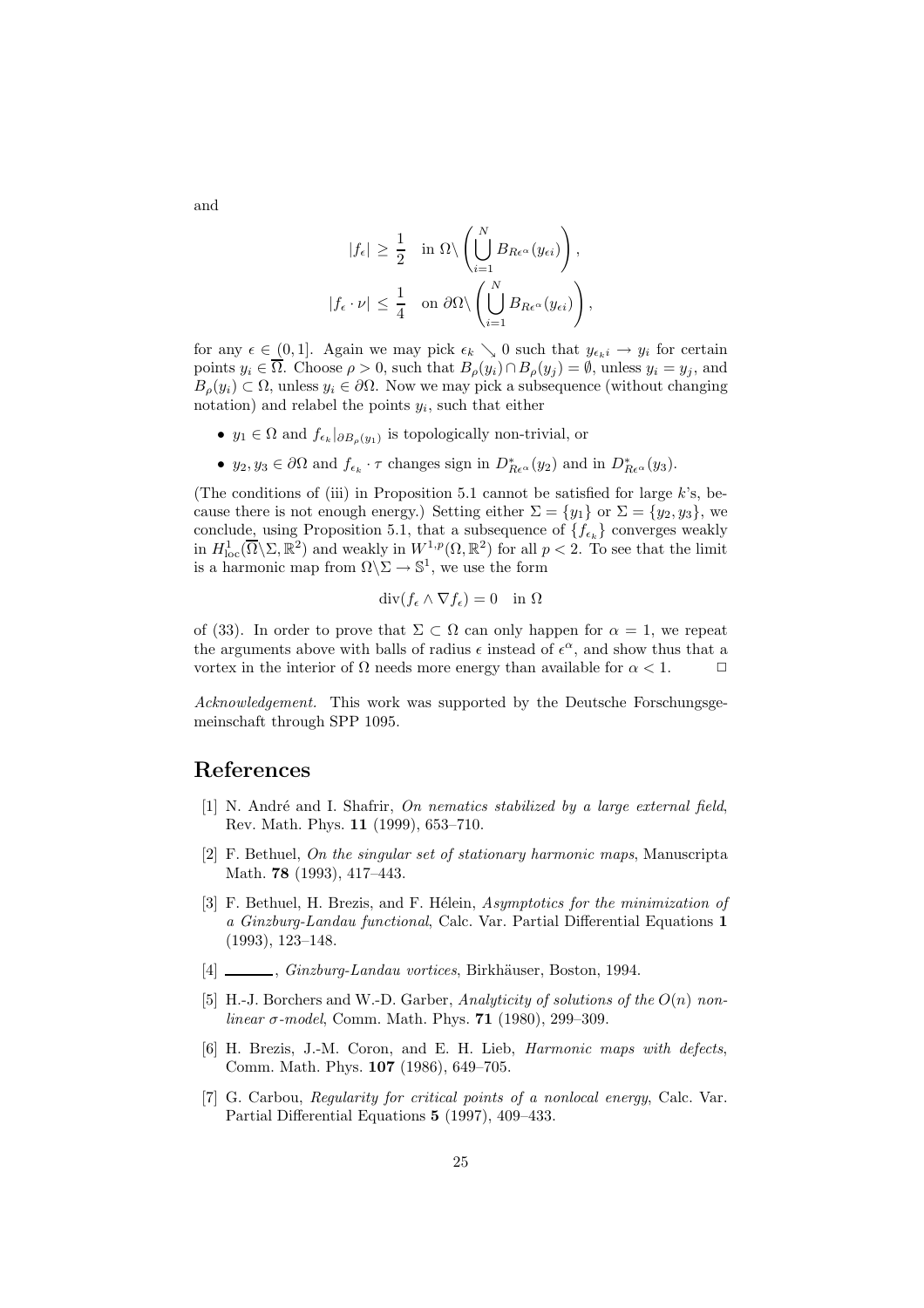- [8] A. DeSimone, R. V. Kohn, S. M¨uller, and F. Otto, *A reduced theory for thin-film micromagnetics*, Comm. Pure Appl. Math. **55** (2000), 1408–1460.
- [9] W. Ding and G. Tian, *Energy identity for a class of approximate harmonic maps from surfaces*, Comm. Anal. Geom. **3** (1995), 543–554.
- [10] L. C. Evans, *Partial regularity for stationary harmonic maps into spheres*, Arch. Rational Mech. Anal. **116** (1991), 101–113.
- [11] G. Gioia and R. D. James, *Micromagnetics of very thin films*, Proc. R. Soc. Lond. A **453** (1997), 213–223.
- [12] F. B. Hang and F. H. Lin, *Static theory for planar ferromagnets and antiferromagnets*, Acta Math. Sin. (Engl. Ser.) **17** (2001), 541–580.
- [13] R. Hardt and D. Kinderlehrer, *Some regularity results in ferromagnetism*, Comm. Partial Differential Equations **25** (2000), 1235–1258.
- [14] F. Hélein, *Régularité des applications faiblement harmoniques entre une surface et une sph`ere*, C. R. Acad. Sci. Paris S´er. I Math. **311** (1990), 519–524.
- [15]  $\_\_\_\_\_\$ ggularité des applications faiblement harmoniques entre une sur*face et une variété riemannienne*, C. R. Acad. Sci. Paris Sér. I Math. **312** (1991), 591–596.
- [16] A. Hubert and R. Schäfer, *Magnetic domains*, Springer, Berlin–Heidelberg– New York, 1998.
- [17] M. Kurzke, Ph.D. thesis, in preparation.
- [18] F.-H. Lin, *A remark on the map*  $x/|x|$ , C. R. Acad. Sci. Paris Sér. I Math. **305** (1987), 529–531.
- [19] R. Moser, *Regularity for the approximated harmonic map equation and application to the heat flow for harmonic maps*, to appear in Math. Z.
- [20] , *Energy concentration for thin films in micromagnetics*, Max-Planck-Institute MIS (Leipzig), preprint no. 45 (to appear in Math. Models Methods Appl. Sci.), 2002.
- [21] R. Schoen, *Analytic aspects of the harmonic map problem*, Seminar on Nonlinear Partial Differential Equations (Berkeley, Calif., 1983), Math. Sci. Res. Inst. Publ., 2, Springer, 1984, pp. 321–358.
- [22] R. Schoen and K. Uhlenbeck, *A regularity theory for harmonic maps*, J. Differential Geom. **17** (1982), 307–335.
- [23] , *Boundary regularity and the Dirichlet problem for harmonic maps*, J. Differential Geom. **18** (1983), 253–268.
- [24] L. Simon, *Theorems on regularity and singularity of energy minimizing maps*, Lectures in Math. ETH Zürich, Birkhäuser, Basel, 1996.
- [25] E. M. Stein, *Singular integrals and differentiability properties of functions*, Princeton University Press, Princeton, N.J., 1970.